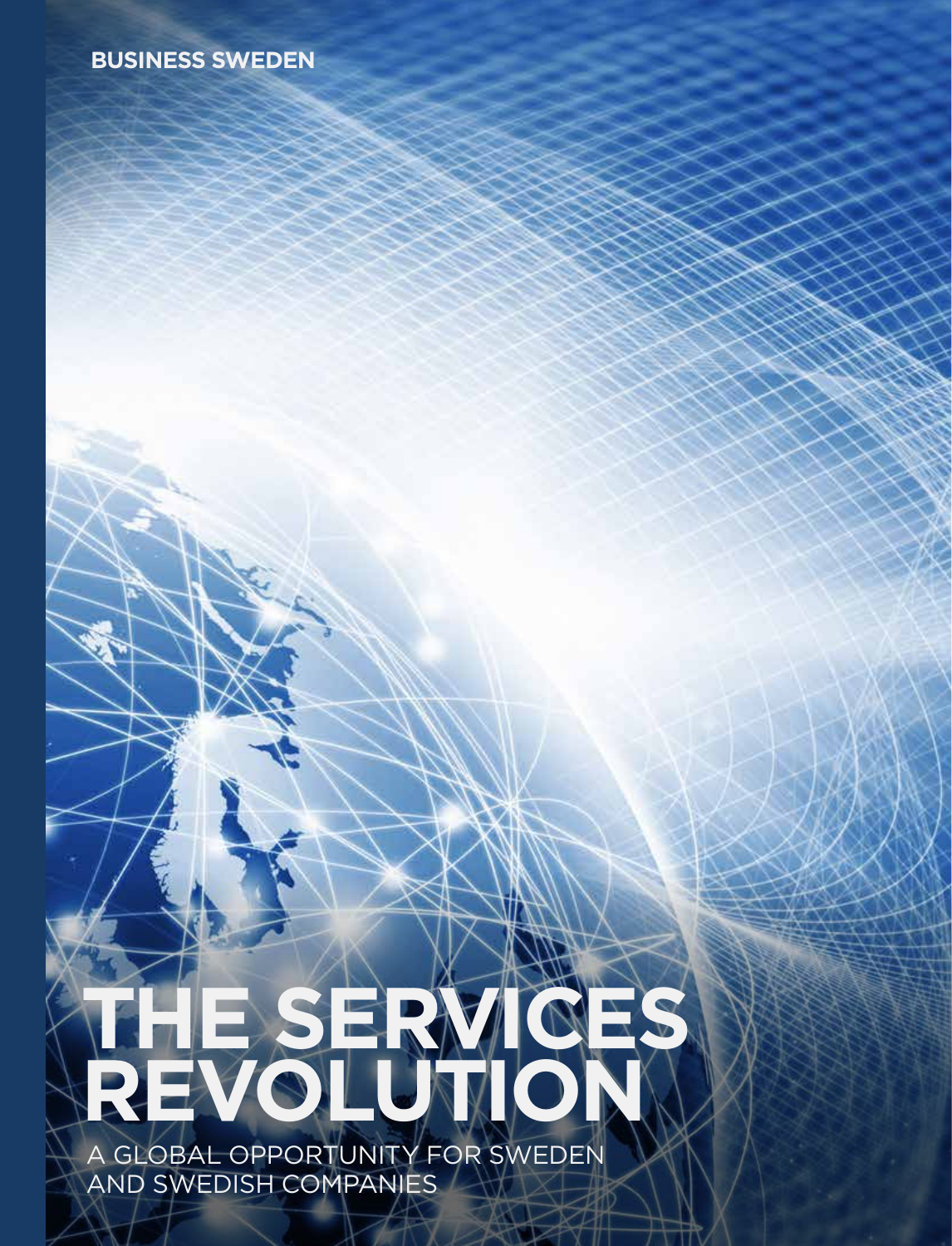### **INDEX**

| Scenario 1: Industry continues to adopt services innovation 16<br>Scenario 2: Industrial companies embrace the platform economy20 |  |
|-----------------------------------------------------------------------------------------------------------------------------------|--|
|                                                                                                                                   |  |

Graphic design: Business Sweden Marcom & Digitalisation 2019 Photos: istockphoto.com. Page 3: Anders Thessing Print: BrandFactory.se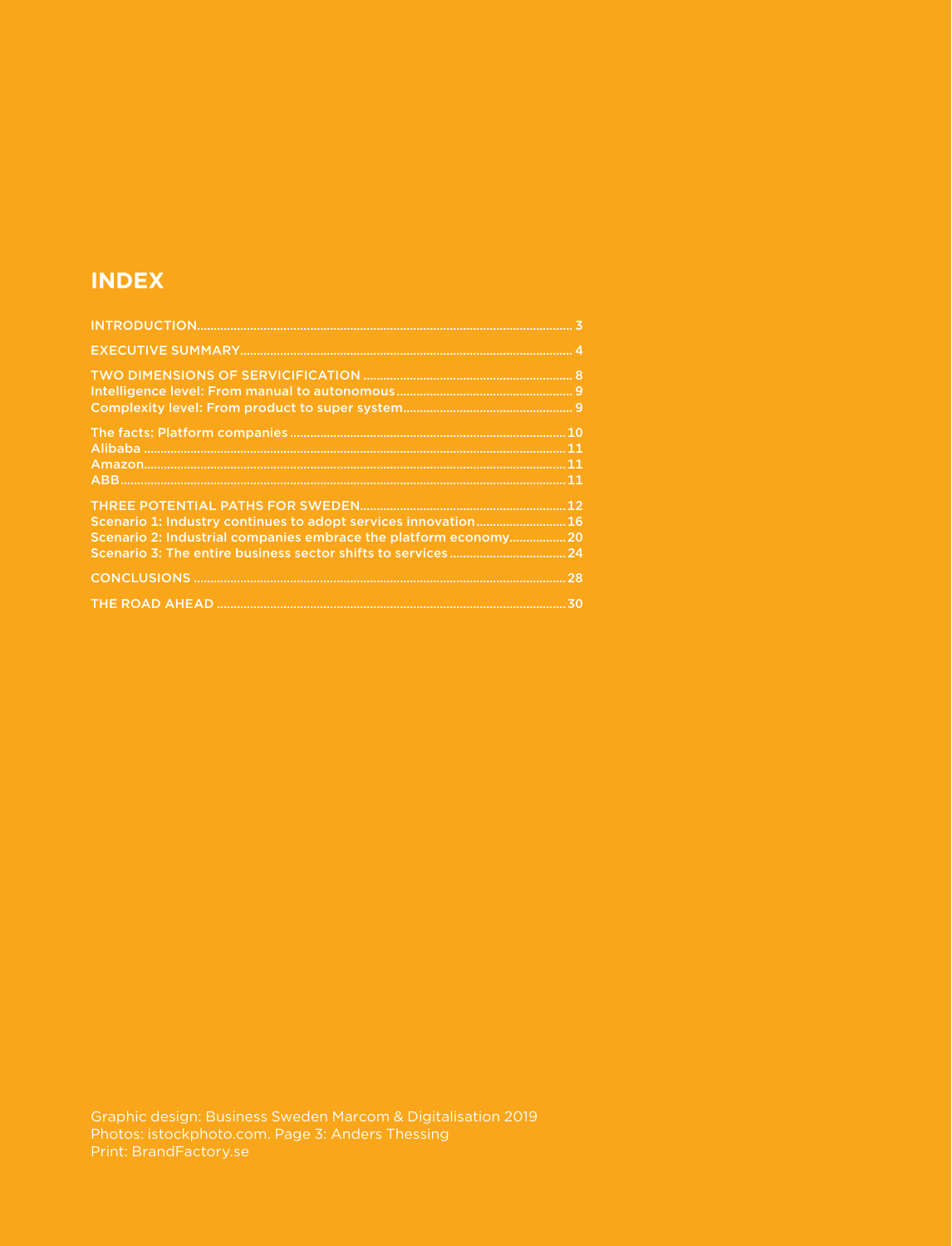### INTRODUCTION **THE SERVICES REVOLUTION IS SWEDEN'S FUTURE**

Industrial companies are the engine of Sweden's business sector and have long been a pillar of the country's prosperity. Swedish industry has successfully exported products worldwide that not only meet the highest quality standards but are designed to push innovation. Today's Swedish companies have key positions in global value chains and industrial ecosystems. Over the past decades, the services sector has grown at a steady rate along with the export of services. The manufacturing sector is no exception – services-oriented solutions are rapidly emerging and revenue streams are shifting. And there are clear indications that this trend will continue.

The servicification of the business sector is a global development but by no means a new phenomenon. At the same time, new technologies and innovations are fundamentally changing the way we communicate, manufacture products and interact in business – from the introduction of 3D printing to the Internet of Things which are connecting people and machines. When adding the steady growth of digitally-driven companies to the equation, a dramatic increase in global services becomes nothing less than a revolution.

Swedish companies in industry and services are facing considerable challenges as well as vast opportunities. The Swedish government's strategy for industrial renewal – Smart Industry – demonstrates a firm commitment and willpower to pave the way for the industrial sector's transition to services-oriented production and business.

We are in the midst of a global technology shift where connectivity, monitoring and data analysis are increasingly taking centre stage. Most companies today are stepping up their focus on services-oriented business models and strategies, but the pace at which this transition is taking place and the impact it will have on global societal development is yet unclear.

For that reason, Business Sweden has, in cooperation with the trend analyst consultancy Kairos Future, outlined three potential paths for Sweden's industrial and services sector over the next decade. For each scenario, Business Sweden has calculated and analysed the economic effects for Sweden.

To better understand how servicification is likely to impact industry, Business Sweden has conducted a number of interviews with business executives at large companies in Sweden.

I hope that you find this report a useful guide to further understand the underlying forces of the services revolution and its impact – and that it helps illustrate that Sweden's economy and businesses are facing a critical moment filled with challenges and unprecedented opportunities.

Lena Sellgren Chief Economist



**LENA SELLGREN** Chief Economist Business Sweden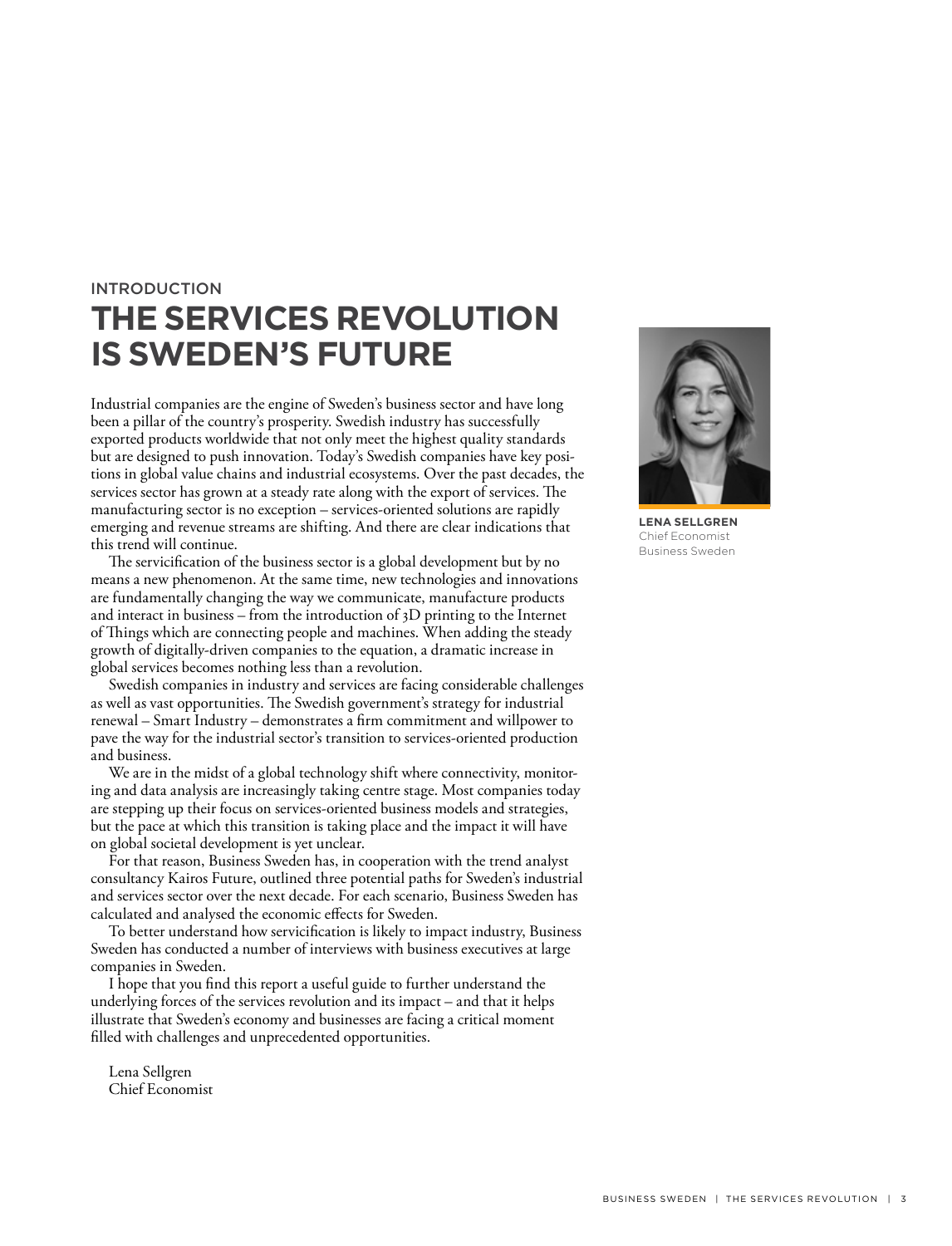# **EXECUTIVE SUMMARY**

The global marketplace is at a technological turning point. New technologies and innovations, industrial ecosystems and the expanding reach of digitally-driven platform companies are fuelling the pace of a global services revolution. Sweden's business sector and Swedish companies are in a strong position to lead the trend and stake their claim in tomorrow's reshaped worldwide markets.

To ensure continued success and export strength, Swedish companies need to reassess the future and adopt services-oriented business models. The ones with a bold vision can become tomorrow's innovators and lead the services revolution. At the same time, this imposes challenges in terms of meeting their demands for skilled talent.

Business Sweden has outlined three potential paths that Sweden's manufacturing and services sectors can take over the next decade. The scenarios are based on different levels of servicification. The first scenario builds on the assumption that Swedish companies in industry and services follow the same trajectory as in the past 15 years. Manufacturers continue to embrace digital innovation and autonomous systems, but they do not develop ecosystems and new, global service platforms.

The second scenario assumes that industrial companies seize the opportunities of the platform economy. They set up industrial ecosystems as well as global service platforms targeted to specific markets. The third scenario explores the effects of a fundamental shift toward a services revolution in the business sector – where even service companies become fully automated and build ecosystems and global service platforms.

In the first scenario where the pace of development remains the same as in recent years, the effects of increased servicification on Sweden's economy and businesses would only be moderate. By way of contrast, the second and third scenarios demonstrate a radically different outcome involving large productivity increases and sharp growth of GDP and exports, particularly in services. Annual GDP

growth is 4 per cent in the second scenario, and 6 per cent in the third scenario. Similarly, it is estimated that exports would grow by 8 and 11 per cent respectively in these two scenarios.

The way the business sector and the labour market are structured will be different from today, as some sectors will increase their profitability and expand their footprint while other less profitable sectors will fall by the wayside and disappear. Physical processes in industrial production of high-quality goods will continue to be a cornerstone of Sweden's economic power – and lay a foundation for much of the development and export of services. However, the extent to which they contribute to wages, employment and profits will fall. Increased profits will to a greater extent occur in the knowledge-intensive services sector and especially in business segments such as IT services, technical consultancy, research and development, rental and leasing, recruitment and security and surveillance.

Leveraging the global technological shift will yield significant productivity gains, leading to increased production, particularly in services, as well as higher profits and wages. Increased services output will mean more consumer spending power and greater prosperity for Sweden, but also increased export opportunities for companies, again with emphasis on services.

A key prerequisite for unlocking innovation power and increased export of services is that the increased demand for qualified staff at companies is met. This can be achieved through better accuracy when matching skills with industry needs, improved integration of foreign-born workers, increased influx of foreign labour, adjusted timing of entry and exit from the labour market as well as competence development.

The fact that Sweden has a flexible workforce and solid social welfare system makes the labour market better equipped for transformation. Add to the mix a highly educated population, which underpins the ability to acquire new knowledge and skills, and it becomes clear that Sweden could have a strong position on the global services market of the future.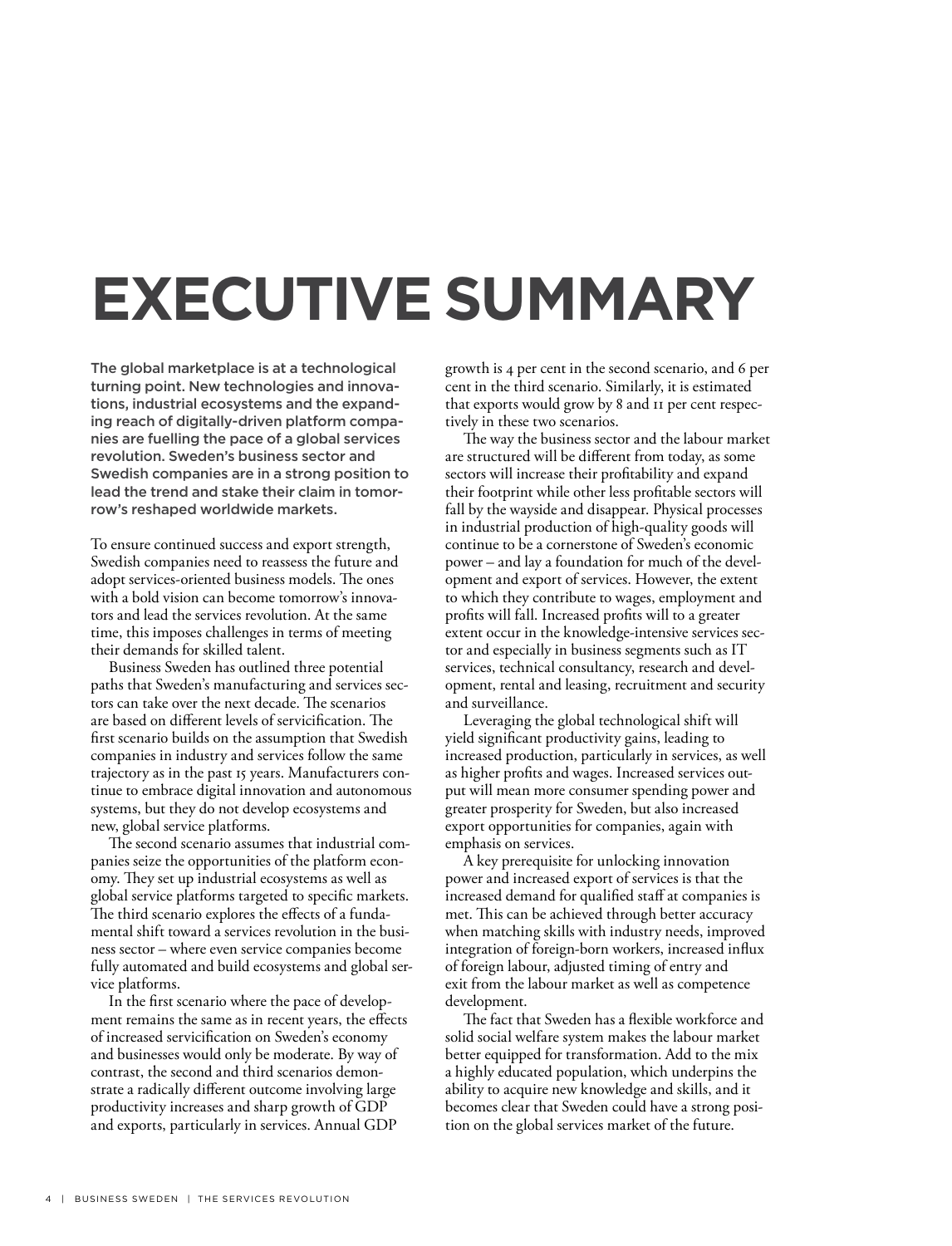### SUCCESS FACTORS FOR SWEDISH COMPANIES

When analysing the evolution of services over the past decades, it is only reasonable to assume that offering a broad palette of services will be essential for competitiveness, in lockstep with the accelerating growth of digitalisation and automation.

A number of success factors determining the ability of Swedish companies to lead the services revolution have been identified following a number of interviews with business development executives at larger enterprises in Sweden. Three areas are particularly relevant: the customer, the business model and skills. The growth of global service platforms means that customer relationships are changing. In a business climate that is more competitive than ever, companies need to decide which type of relationship

they want to have with customers and how their position in the future supply chain is likely to add unique value. What are the advantages of owning a global service platform? Would selling services via third-party platforms be a better choice, or should your company avoid taking action at this particular moment? Regardless of the steps taken, the company's business model needs to be reviewed and reconfigured to a more services-oriented value proposition.

But that does not mean the transformation challenge is over. Companies need to make sure that the skills base can be constantly renewed and upgraded in order to keep pace with the technological development and the shift from a product-based customer approach to focusing on services.

|                | Productivity | Goods<br>production | Services<br>production |        | GDP | Total<br>exports | Goods<br>exports | <b>Services</b><br>exports | Share of<br>employees<br>in industry | Share of<br>employees<br>in services |                          |
|----------------|--------------|---------------------|------------------------|--------|-----|------------------|------------------|----------------------------|--------------------------------------|--------------------------------------|--------------------------|
|                |              |                     |                        |        | 2%  | 4%               | 3%               | 6%                         |                                      |                                      | Past record <sup>1</sup> |
| Scenario       |              |                     |                        |        |     |                  |                  |                            | 16%                                  | 67%                                  | <b>Current status</b>    |
|                | <b>A</b>     |                     |                        | Impact | 2%  | 3%               | 1%               | 5%                         | 11%                                  | 78%                                  |                          |
| $\overline{2}$ | $\sqrt{N}$   | $\sqrt{N}$          |                        | Impact | 4%  | 5%               | 3%               | 8%                         | 9%                                   | 81%                                  |                          |
|                |              |                     | $\sqrt{2}$             | Impact | 6%  | 8%               | 4%               | 11%                        | 8%                                   | 84%                                  |                          |

#### ECONOMIC IMPACT IN THE THREE SCENARIOS FOR THE PERIOD 2015–2030 Annual rate of change in percent and share of total

Note: The reason the share of employment figures do not amount to 100 per cent is that the analysis focuses on the manufacturing industry (also referred to as 'industry' in the report)

<sup>1</sup> Average rate 2000-2015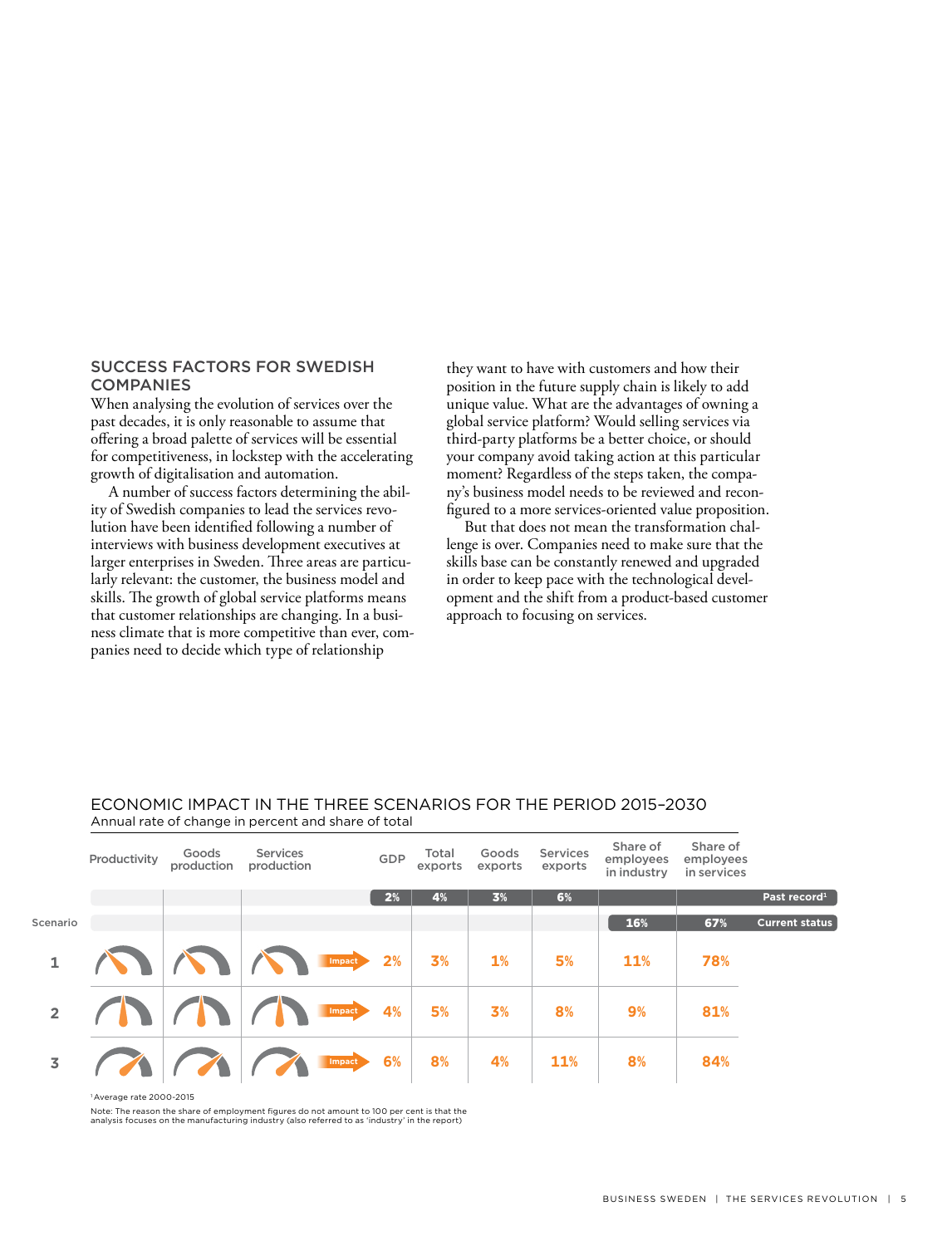# **THE SERVICES REVOLUTION**

6 | BUSINESS SWEDEN | THE SERVICES REVOLUTION

THE THE

 $L H^{15}$ 

**O**

**Increased productivity**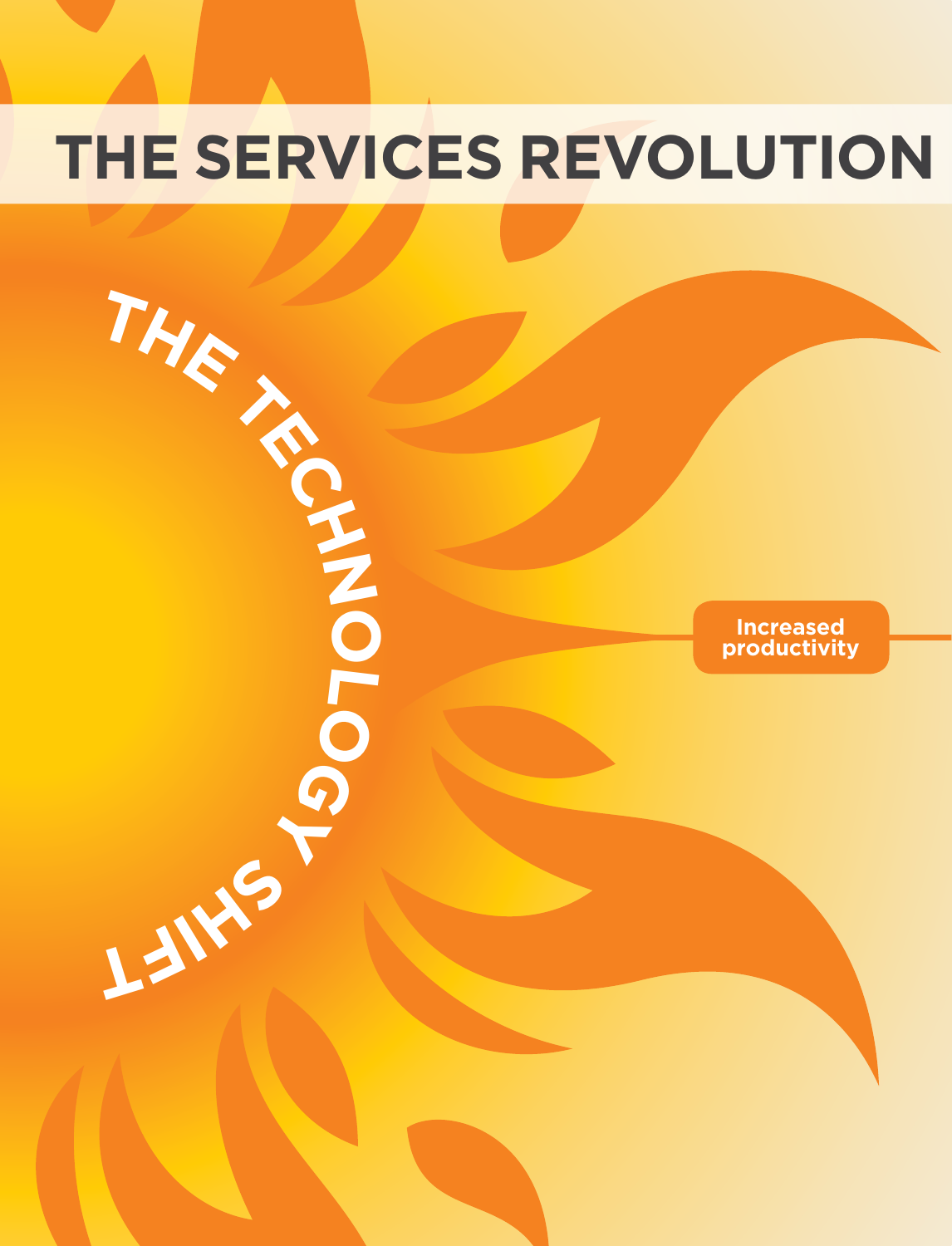# **INCREASES PROSPERITY**



Increased services output will mean more consumer spending power and greater prosperity for Sweden, but also increased export opportunities, especially in the services sector.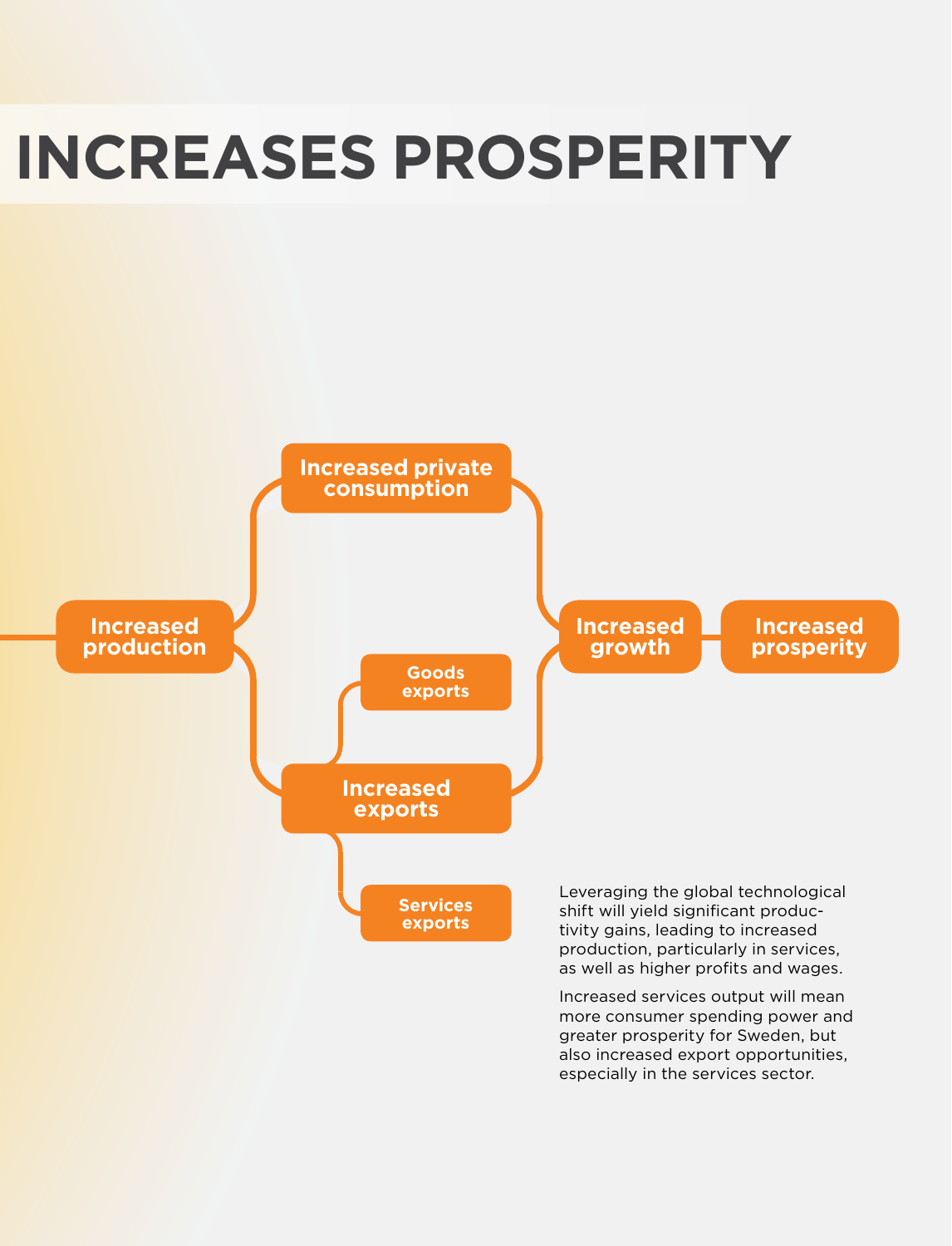### **TWO DIMENSIONS OF SERVICIFICATION**

Servicification, in its simplest form, means that service purchases increase as does the services share of total sales. Results from several studies reveal that servicification in Sweden as well as internationally has increased over a long period of time. With that in mind, the increase of services as a share of the economy is not a new phenomenon. It is the result of a deliberate choice by companies – due to growing international competition and the fight for profitability – to focus on their core business and entrust others with all other matters.

Thanks to new technologies and innovations, combined with the rise of ecosystems and digitally-driven, global platform companies, the servicification trend is accelerating dramatically and transmuting into nothing less than a services revolution. As a result, companies are facing a new business challenge and opportunities that require a rethink of business models.

Business Sweden has opted for a two-dimensional view in an attempt to summarise the current transformation of industry. The first dimension shows the *intelligence level* that is expected to increase as business operations rely more and more on digital-based, autonomous systems as opposed to conventional human input. The second dimension represents the *complexity level* at companies.

As businesses increasingly shift their attention from purely product-focused operations to assuming the role of co-creators (manufacturers of goods or services) in a long and complex value chain, in some cases they will be initiators of ecosystem partnerships, or even owners of what Business Sweden has decided to call super systems.

Ecosystems involve all relevant partners, from manufacturers to distributors, and are based on the premise of exchanging information and business opportunities in a network. Companies that have built super systems become owners of ecosystems and are responsible for the framework of interaction, bringing customers and suppliers together via, for

example, digital service platforms. The big platform businesses built around complex, scalable and autonomous systems are currently pioneering the servicification trend, see illustration below.

### **INTELLIGENCE LEVEL:**

FROM MANUAL TO AUTONOMOUS

Shown at the far left of the horizontal axis of the illustration are companies where operations are entirely manual. These businesses have usually adopted digital ERP (Enterprise Resource Planning) systems, but every decision and step in the production process is taken by a human.

The next step on the development ladder at these companies is to automate simple tasks in closed systems. For example, customer interactions and certain work processes would typically be automated to a degree. However, the systems are not adaptive or self-learning and most key decisions require human intervention. This is the stage where most Swedish companies find themselves today, or partly at least.

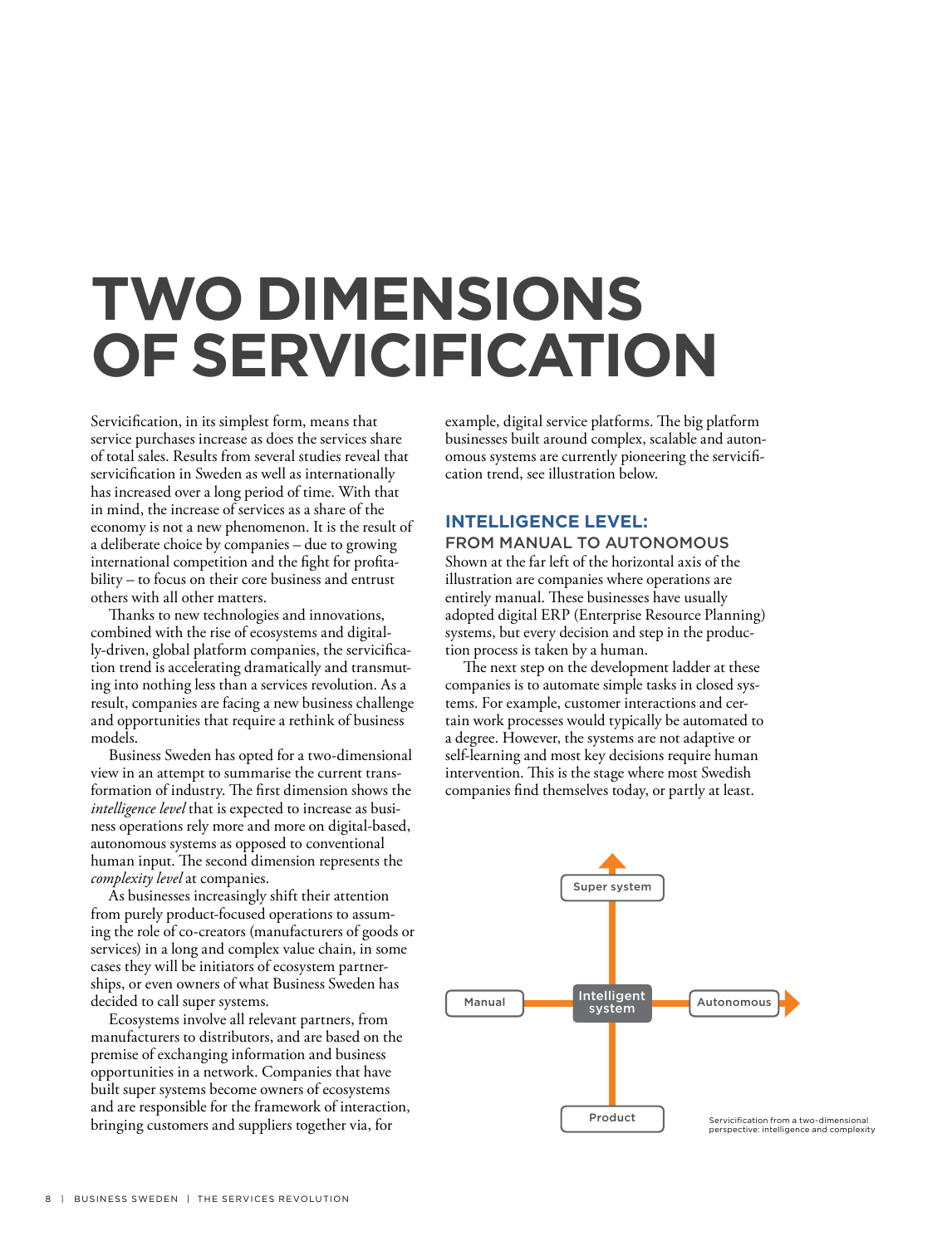At the centre point of the figure, a degree of intelligence will be incorporated into the business systems, which are capable of certain complex tasks as they learn from feedback and previous experience. Companies at this level will be able to increase efficiency thanks to the access and use of large amounts of data that can optimise parts of processes or systems.

To the right of the centre point, humans no longer play a key role in operations as sensors and artificial intelligence (AI) are both elements of a fully digitalised infrastructure. Intelligence is used to manage workflows and the flow of data is just as important as the flow of goods and services. That said, humans are responsible for holistic aspects and outcomes and will partly work together with machines to monitor flows and processes.

Companies with fully autonomous operations are found at the far right of the horizontal axis. They adopt self-governing and self-learning systems and will, for example, find the most suitable sub-suppliers at the most competitive prices while simultaneously meeting customer needs for goods and services. AI will be at the centre of operations, managing most processes while taking the majority of all decisions.

In the most futuristic of scenarios, AI will autonomously manage all facets of business operations: product design, business models, production, distribution and customer service. There are currently no companies at this advanced stage, which is largely a future vision.

### **COMPLEXITY LEVEL:**

FROM PRODUCT TO SUPER SYSTEM The vertical axis of the model reflects the transformation of companies from product-focused operations, at one end, to global super systems at the other. At the bottom of the axis are companies that only produce products or services. At the top are companies that have actively developed what Business Sweden will refer to as super systems that encompass all data and customer interactions. These companies not only take part in ecosystems but own them and set the ground rules.

In between products and super systems are companies that are gradually starting to build up a services-oriented portfolio around their products, spanning everything from maintenance to financing solutions. Companies that are undertaking larger responsibilities, such as systems development or even running operations on behalf of customers, can also be found in this space. Overall, these businesses begin to expand beyond the traditional boundaries of their sector.

The most disruptive placement is found just above the zero point on the vertical axis. This is where companies make a radical departure from previous

practices, where products are just one ingredient of services-oriented platforms. These companies will, in the long-term, develop their own global platforms and digital solutions and move further and further away from their original segment, toward so-called super systems. This model encompasses industry as well as the services sector – they are all impacted by the services revolution. Companies that already focus on services will, just like their industrial peers, take steps to offer complete solutions related to everything from research and development to ecosystems and digital platforms.

It is important to point out here that the example above is a simplification of the reality that companies are currently experiencing. All changes and challenges that industry is faced with naturally cannot be represented in this illustration. The aim is rather to illustrate which aspects of servicification Business Sweden has chosen to analyse.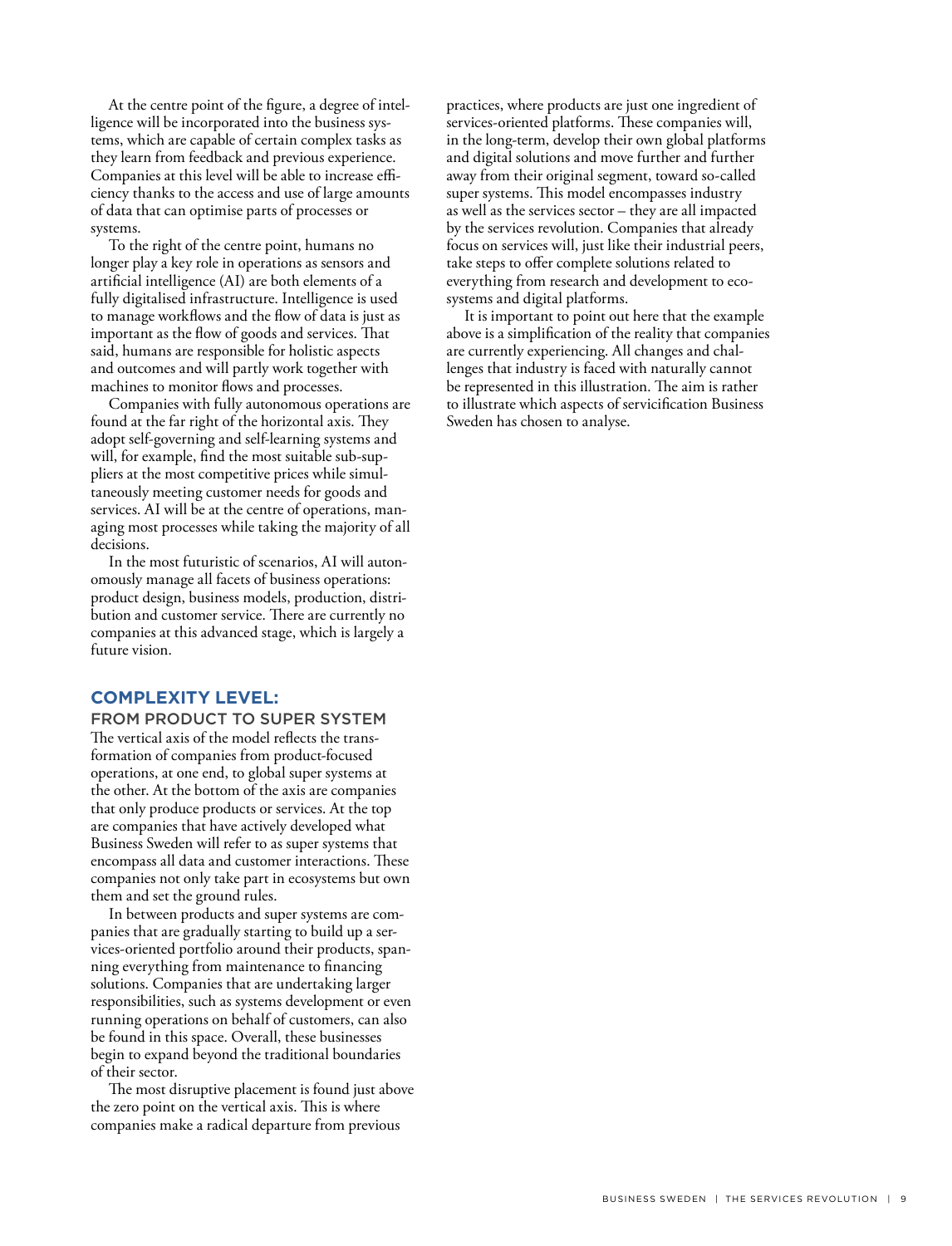### Facts: **PLATFORM COMPANIES**

Google, Facebook, Alibaba, Uber, Ebay, Amazon and Airbnb. These are all examples of business models and digital platforms that have achieved a global impact in recent years. New platform companies are fast emerging and their market values keep rising. In 2016, four out of five companies on the Forbes list of the world's most valuable brands were platform companies. Similarly, in the same year, the consulting firm Accenture published its *Technology Vision Survey* in which 40 per cent of business leaders confirmed that adopting a platform-based business model and joining ecosystems together with digital partners was a key success factor.

Thanks to their rapid growth, high return on investment and considerable profit margins, investors are unfailingly putting a higher value on platform companies than traditional product-focused businesses. With scalability as a cornerstone of their strategies and technologies, they can engage a global audience while costs for expansions are kept relatively low as all communication and information exchange takes place online.

Platform companies come in many shapes and sizes. The main categories are communications platforms (Skype, WhatsApp), social platforms (Facebook, Linkedin), media platforms (Twitter, Youtube), search platforms (Google), development platforms (Windows, Apple App Store, Google Play), service platforms (Airbnb), product platforms (Alibaba, Ebay, Amazon Marketplace), transaction platforms (Visa, Paypal, American Express) etc.

Although platform companies can be divided into different categories, they often share the same basic elements of their business models: value is created through enhanced and simplified interaction between two or more parties, usually

consumers and producers. In contrast to traditional product-oriented businesses, the platform companies do not own the production of the goods and services they provide.

Beyond this, the business models of traditional product companies differ from those of platform companies is the way in which value is created. In the former case, value creation is linear and onesided – from factory processes to distribution right through to marketing and consumer purchase. Meanwhile, platform companies create value in two directions – around the ecosystems where partners interact as well as for end-consumers.

Business Sweden has decided to highlight three companies that have developed platform solutions. Two of them are e-commerce giants – Amazon and Alibaba – which are both global and dominate the sector in terms of business turnover and market value.

The monumental success of platform companies in retail has led to the rapid development of new concepts – both global and market-specific platforms – in manufacturing and other areas of the services sector such as healthcare and education. For this reason, Business Sweden has chosen to analyse the industrial group ABB which has developed a niche platform for its business areas in manufacturing.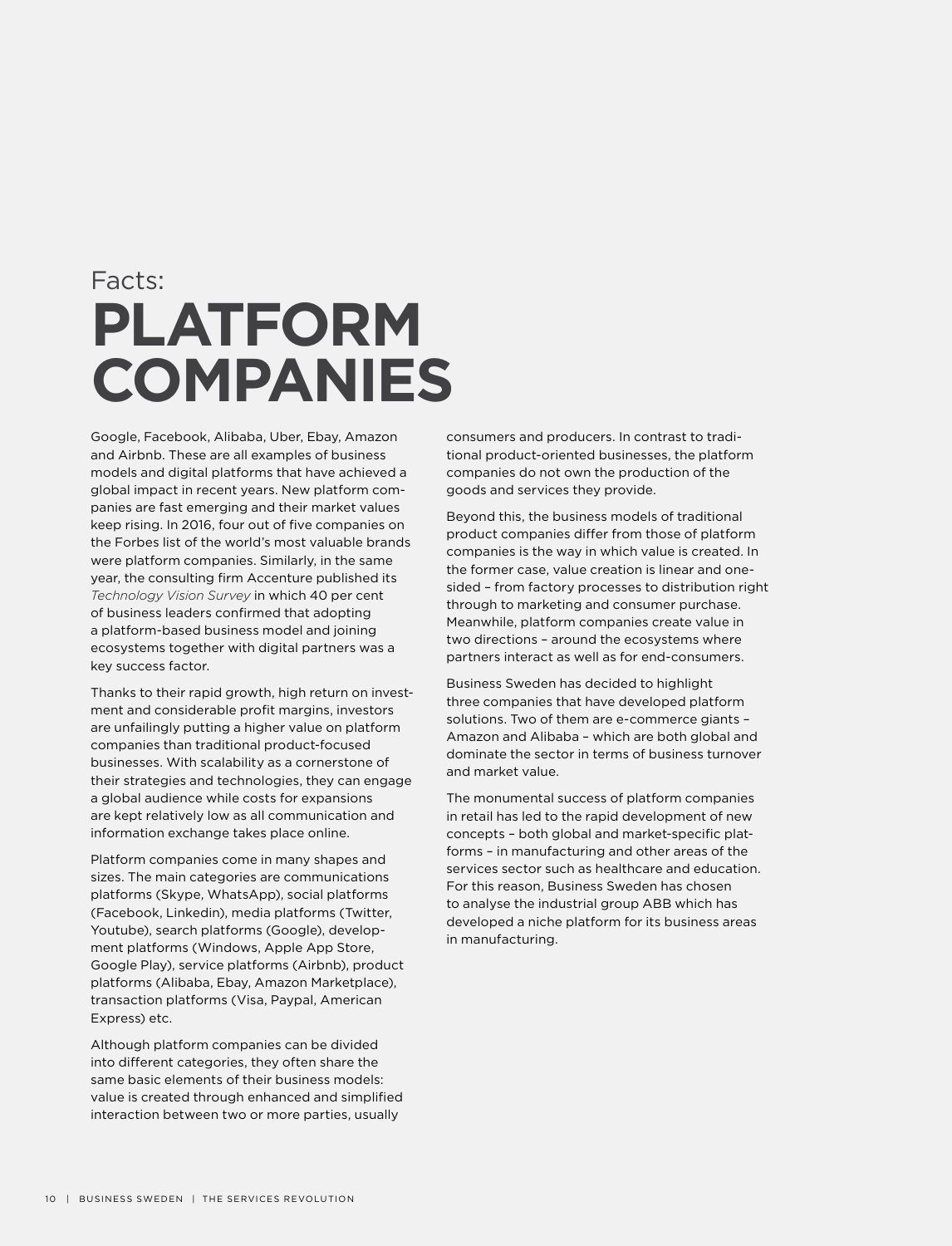### **ALIBABA**

Alibaba is a Chinese IT conglomerate founded in 1999 by its current Executive Chairman Jack Ma. Initially focused on the domestic market in China, the company branched out and today it has business operations in several countries including the U.S., the UK, Italy, France, Germany, the Netherlands, Japan, India, Australia and New Zeeland. Alibaba originally tailored its services toward small businesses, but in recent years retail giants such as Nike and Gap have begun using Alibaba's services to connect with the company's 400 million customers.

Alibaba's growth has been consistent and solid and the company now accounts for 80 per cent of all online retail in China. The company makes large profits from advertising and added services on three of its web portals: Alibaba, Taobao and Tmall, which are targeted to different customer groups. Alibaba is an international *business-to-business* (B2B) platform for retailers while Taobao is aimed at the *consumer-to-consumer*  (C2C) market. While, thirdly, Tmall aims to appeal to large companies with a *business-to-consumer*  (B2C) platform that have well-known brands focused on reaching China's middle class.

### **AMAZON**

Founded in 1994 in the U.S. by its current CEO Jeff Bezos, Amazon currently has more than 300 million registered customers worldwide. In addition to being an e-commerce giant, Amazon sells internet services through Amazon Web Services – a cloud-based service platform that provides computing power, data storage and other features that help customers grow and expand. In contrast to Alibaba, Amazon has its own network of storage warehouses and, in this sense, resembles traditional product companies.

Apart from its huge product selection, Amazon's e-commerce business encompasses four of its own low price brands; Amazon Basics (everyday items including home electronics), Amazon Fresh (sales and delivery of groceries), Amazon Studios (entertainment streaming), and Amazon Warehouse (returned and repaired warehouse products at discount prices), the Amazon Kindle as well as second hand items. Amazon is also a sales channel for other retailers that want to benefit from Amazon's platform. In these cases, Amazon retains a share of sales in exchange for providing the platform, but avoids warehousing responsibilities while sellers handle all advertising and delivery procedures.

### **ABB ABILITY**

ABB is a Swedish-Swiss multinational corporation operating in power generation and automation technology. The group has subsidiaries in more than 100 countries with a total of 13,000 employees, of which 9,000 are based in Sweden. ABB's four business areas are *Electrification Products*  (low voltage products), *Robotics and Motion*  (electric engines and drives), *Process Automation*  (instrumentation, automation and optimisation of industrial processes) and *Power Grids* (power and automation technology). The company's products focus on enhancing customers' productivity while reducing the environmental impact of energy companies and manufacturers.

In the spring of 2017, ABB launched the industry leading digital platform solution ABB Ability which offers customers the ability to stay up to date with the latest digital innovations. Via the platform customers can enlist the help of experts to develop new and existing processes.

The development of ABB Ability's digital solutions and services involves a strategic cooperation with Microsoft's leading cloud platform Azure. In this way, ABB's industry expertise can be transformed into software offers that reach customers through Microsoft's digital platform.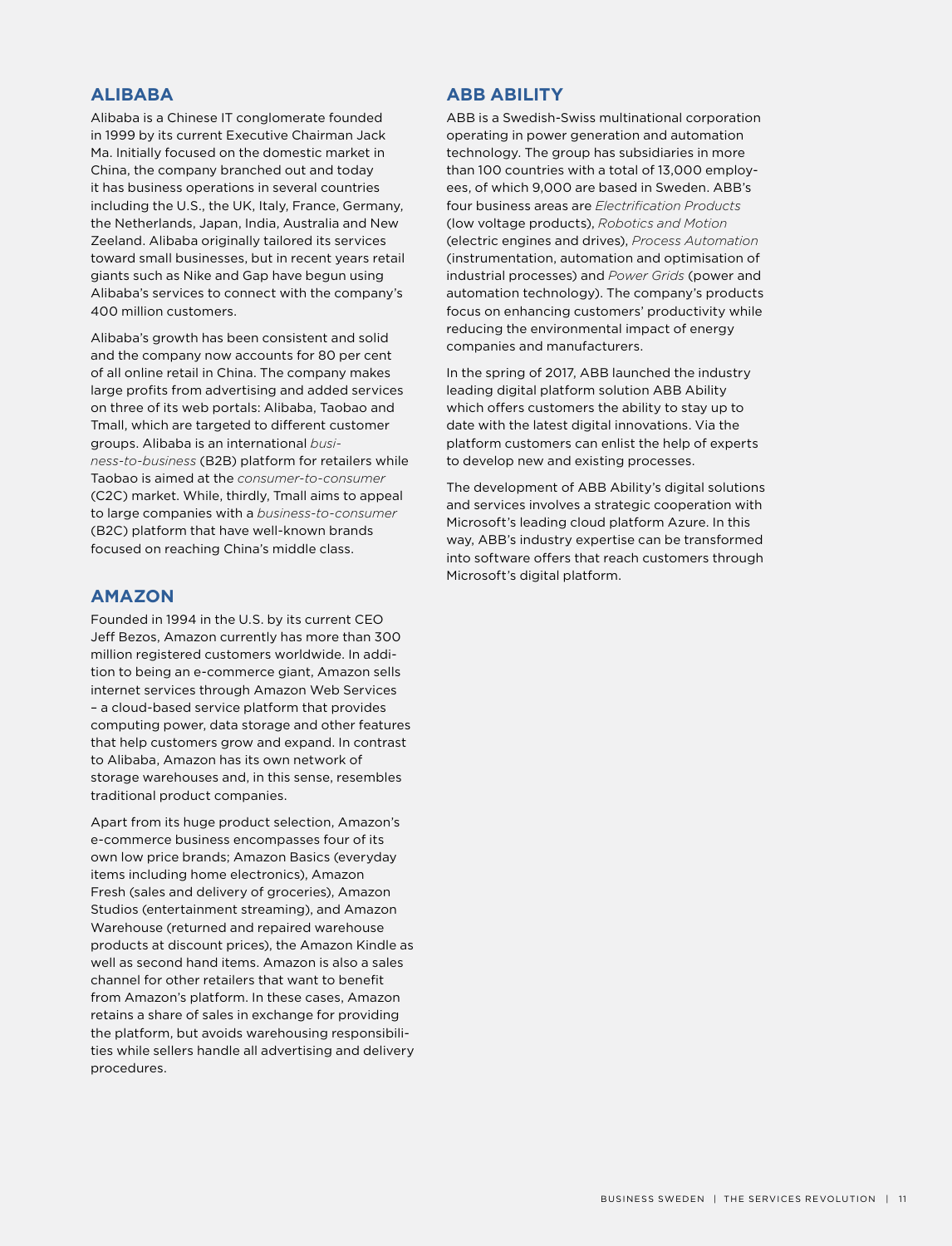### **THREE POTENTIAL PATHS FOR SWEDEN**

Business Sweden has identified three potential paths for Sweden and Swedish companies in light of the services revolution, in industry as well as in the services sector. These scenarios explore how the servicification trend can potentially unfold over the next decade. The economic effects are estimated for the period 2015–2030.

The first scenario is based on the assumption that Sweden's economy continues to develop as it has done in the past 15 years. Manufacturers continue to digitalise their operations and adopt autonomous systems, but do not take advantage of opportunities to offer holistic solutions, manage industrial ecosystems or create new, global service platforms. In the

second scenario, industry takes a greater step toward servicification and develops autonomous solutions, ecosystems and global service platforms within various segments.

In the third scenario, servicification takes a leap forward and transforms the entire business sector – leading to a services revolution. Companies that are already services-oriented will adopt more autonomous solutions, introduce new holistic solutions and create ecosystems and global service platforms. All scenarios are illustrated by a fictitious company.

In the second and third scenarios, considerable productivity increases take place, as a consequence of more efficient resource handling made possible by

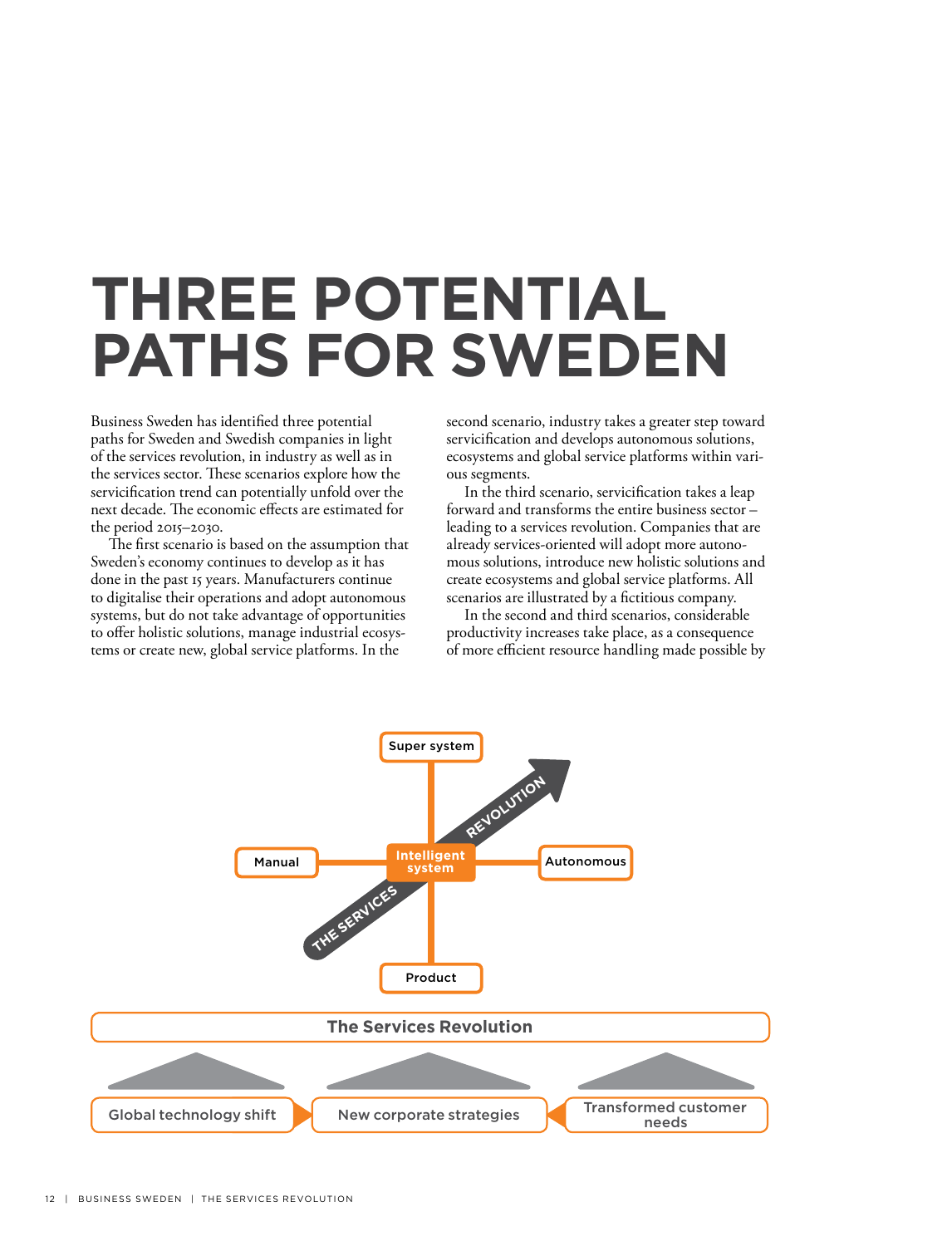automation and the introduction of ecosystems and global, digitally-driven service platforms. Productivity gains are overwhelmingly greatest in the third scenario where services-oriented companies become fully automated and adopt advanced AI-based systems and platforms. This productivity increase enables higher production output, particularly in the services sector.

In order to measure the economic effects of the accelerating transition from products to services, Business Sweden adopts an input-outputmodel which demonstrates how a changing business landscape impacts on different variables of Sweden's economy, such as GDP growth, employment and foreign trade. The three scenarios analysed here make it possible to include different economic projections and calculate the economic effects for the year 2030. All three scenarios are then compared with the starting position, which reflects Sweden's economy in 2015. The input-output calculations show the impact of different levels of servicification on the Swedish economy. The public sector is not included in the analysis as the linear relations of the input-output-model do not apply there, while also bearing in mind that the public sector depends on political decision-making and public financing. In addition, the purpose of the analysis is to single out the effects of increased services innovation in the private sector.

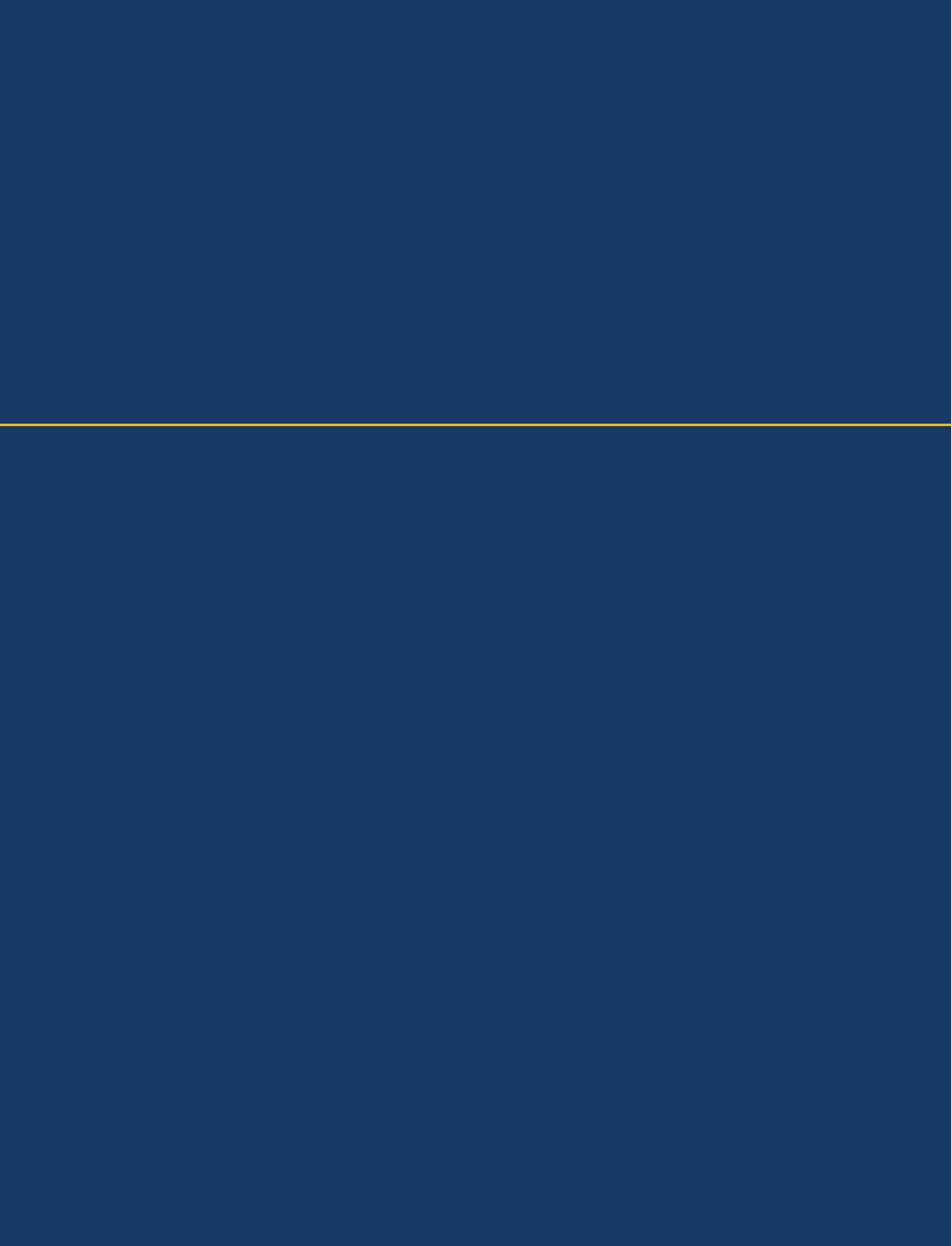**J** J We always overestimate the change that will occur in the next two years and underestimate the change that will occur in the next ten. Don't let yourself be **lulled into inaction 55**<br>BILL GATES

**BILL GATES**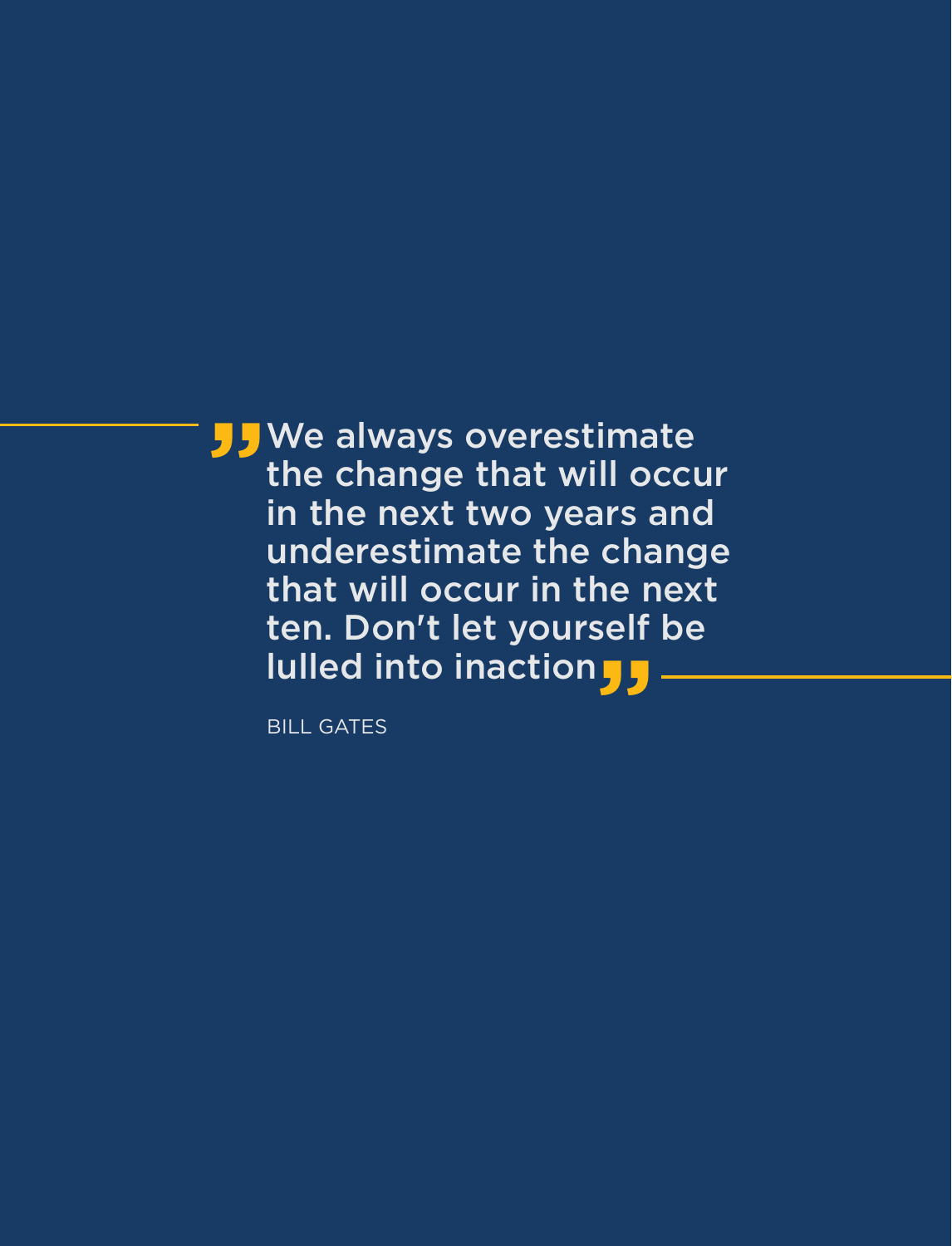### **INDUSTRY CONTINUES TO ADOPT SERVICES INNOVATION**

The basic premise of this scenario is that Swedish businesses continue on the current path of servicification and adopt digital solutions that pave the way for automated production. However, companies do not take the opportunity to introduce more far-ranging solutions such as ecosystems and global service platforms. There are no radical changes and Sweden's economy develops more or less at the same rate as in the previous 15 years.

As digitalisation and automation of industrial processes continue, productivity rates will rise which, in turn, leads to increased production at companies. Services output will continue to rise but at a moderately slower rate than previous landmark advances. This is due to the fact that production increases from complex system solutions do not occur in this scenario. The production of goods, however, continues to increase at the rate of the previous 15-year period.

### **TRUCKS SWEDEN AB**

Trucks Sweden AB is a Swedish manufacturer of high performance loading vehicles such as wheel loaders and forklifts. With a distribution network spanning the U.S. and Europe, the company has built a long-standing reputation for quality products. Two decades ago, Trucks Sweden decided to increase its focus on aftermarket services such as preventive maintenance, operator training, vehicle upgrades and extended guarantees, as a way of enhancing the product portfolio.

Gradually, the company transformed and became a solutions provider rather than an equipment supplier. This meant that customer engagement could be reinforced worldwide. In addition, new revenue streams from aftermarket services and spare parts started to outpace vehicle sales.

Trucks Sweden was an early adopter of digital technologies and began to equip its wheel loaders and forklifts with sensors connected to monitoring systems and analytics tools. Customer expectations on cost efficiency could now be met throughout the lifecycle of products, and service could be planned based on real life status and needs, rather than pre-planned intervals specified in service manuals.

In addition, the company could begin to sell machine user data and offer customers the possibility to optimise work schedules and operator shifts. As customer relationships developed and service technicians took greater responsibility for managing the profitable aftermarket services, Trucks Sweden went on to establish subsidiaries in all of its key markets which helped the company improve quality and sales.

Empowered by its success, Trucks Sweden decided to expand internationally and become a world leader in materials loading. Making the transition from products to modern, digitalised services was the key enabler. Instead of selling trucks, the company connected all its equipment and began to charge on a pay-per-use basis. This reduced pressure on capital investment for customers while it enabled Trucks Sweden to expand into both developing and fast growing economies. As a next step, autonomous loaders were introduced as was AI which made self-diagnostics possible for service and maintenance related to engines, tires and consumables. The result was reduced wear and tear and increased service life of all equipment. The largest profits no longer came from vehicle sales and limited after-market services, but rather from providing a total materials handling solution, coupled with reduced production costs and longer product life cycles.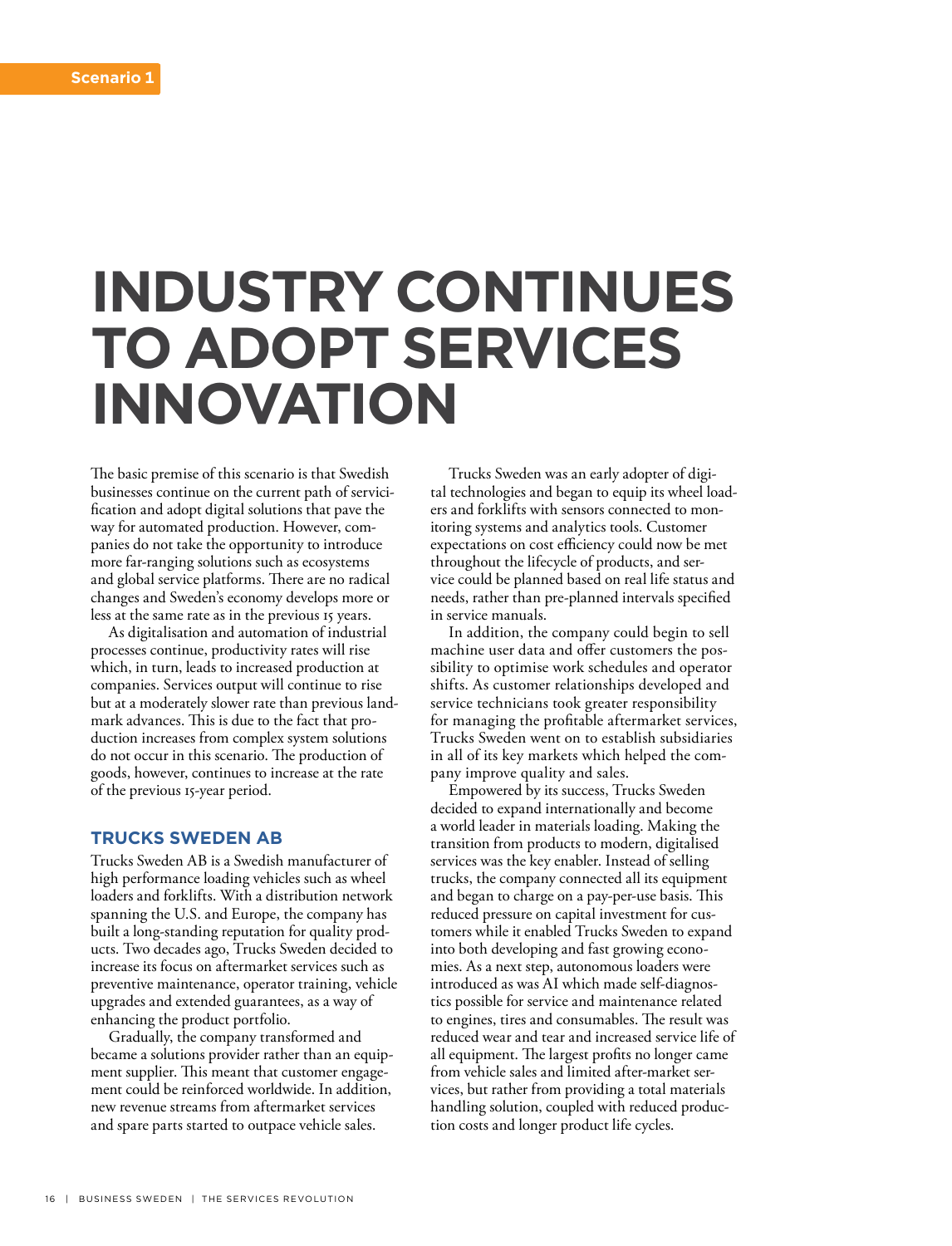By 2030, Trucks Sweden will have become a world-leading provider of cost-efficient materials handling services. The success story is impressive, but the company will still only have leveraged the potential of its own network and not fully tapped into the customer's logistics ecosystem through, for example, systems integration with other suppliers.

#### CONSEQUENCES FOR SWEDEN'S ECONOMY

Swedish companies are doing well and continue to adopt services-thinking in their business strategies, but they are not developing more complex system solutions involving ecosystems and global, digitally-driven platforms. Sweden's economy grows more or less at the same pace as in the past 15 years. GDP increases by about 2 per cent per year and annual exports increase by 3 per cent. The production surplus generated by new productivity levels will, in addition to higher domestic consumption, open up for increased exports – particularly in the services sector where the biggest production increases are expected to occur. However, the increase in exports is below the historical average of 4 per cent. One reason for this is that services output is below the historical rate of development.

The business sector's basic structure will change as some segments become unprofitable and disappear from the market, while other, mainly services-related areas become more profitable and expand. Industry value-added increases, but when measured

as share of GDP at factor price (excluding taxes and subsidies) it decreases to 14 per cent, from the current level of 17 per cent. The services sector expands and here, value-added as a share of GDP grows to 76 per cent from the current level of 70 per cent.

Total employment in the business sector will increase but is concentrated to services growth. The services sector share of total employment in the private sector increases to 78 per cent from the current 67 per cent level. Employment levels in the industrial sector decrease to 11 per cent from the 16 per cent level. The reason for this is that increased production levels do not compensate enough for the negative effects that increased productivity will have on industry employment.

In conclusion, future jobs created from industrial growth will be limited to the services sector where the largest profits are expected. Some examples of subsectors that will benefit from increased servicification include data and information services, financial services, technical consultants, research and development, rental and leasing, recruitment services and surveillance services.

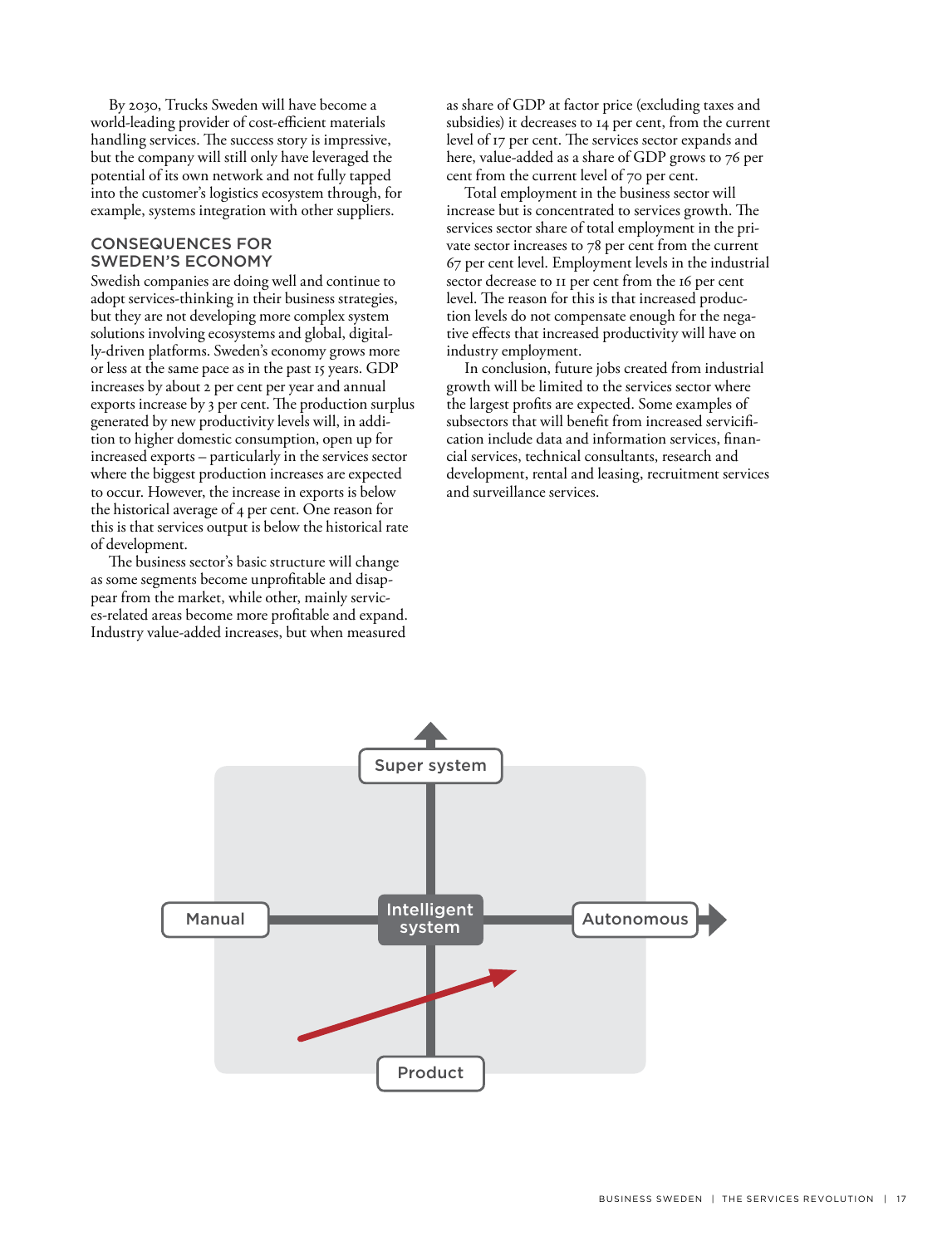### **Industry continues to adopt services innovation**

Manufacturers continue to digitalise their operations and adopt autonomous systems, but do not take advantage of opportunities to offer holistic solutions, manage industrial ecosystems or create new, global service platforms.

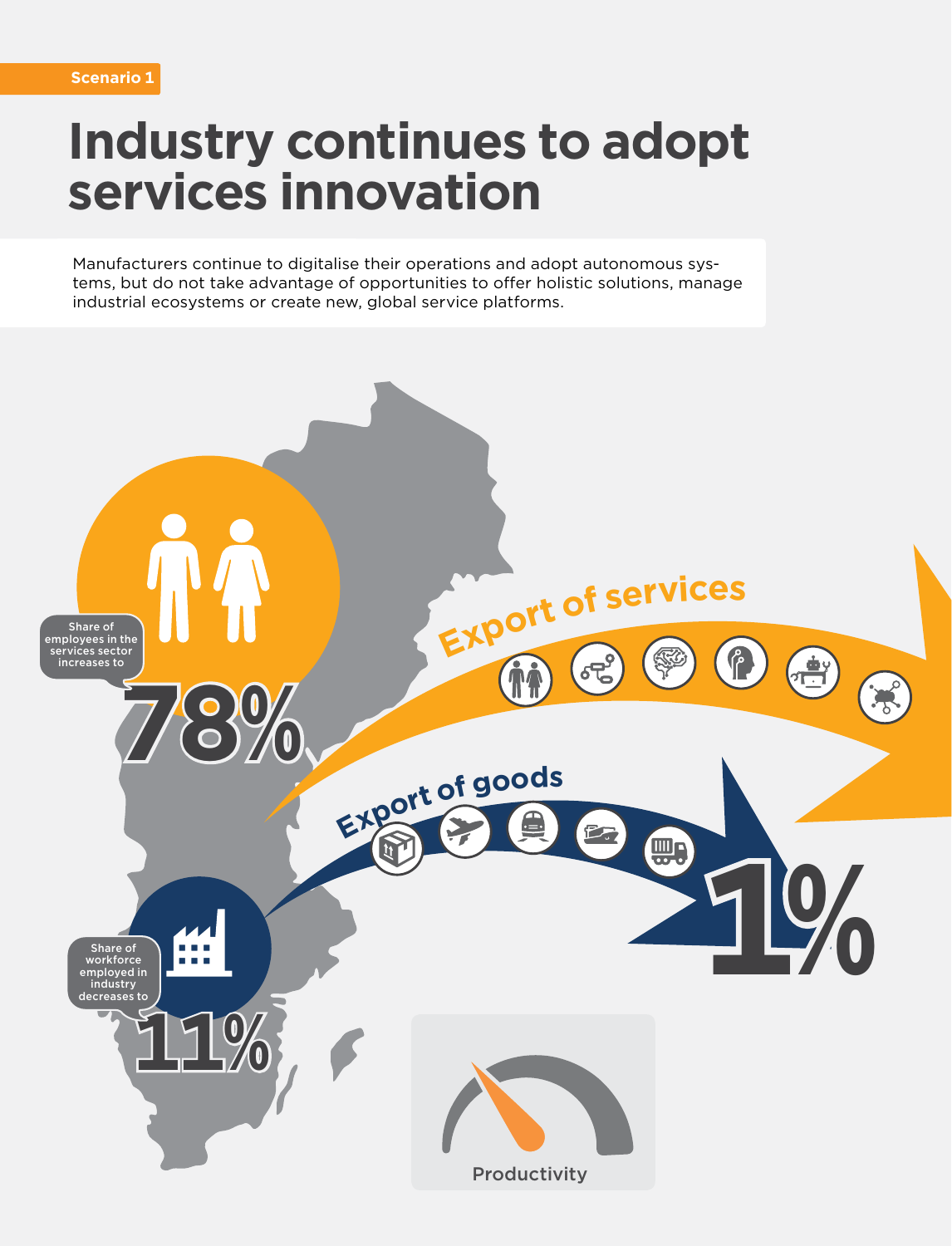







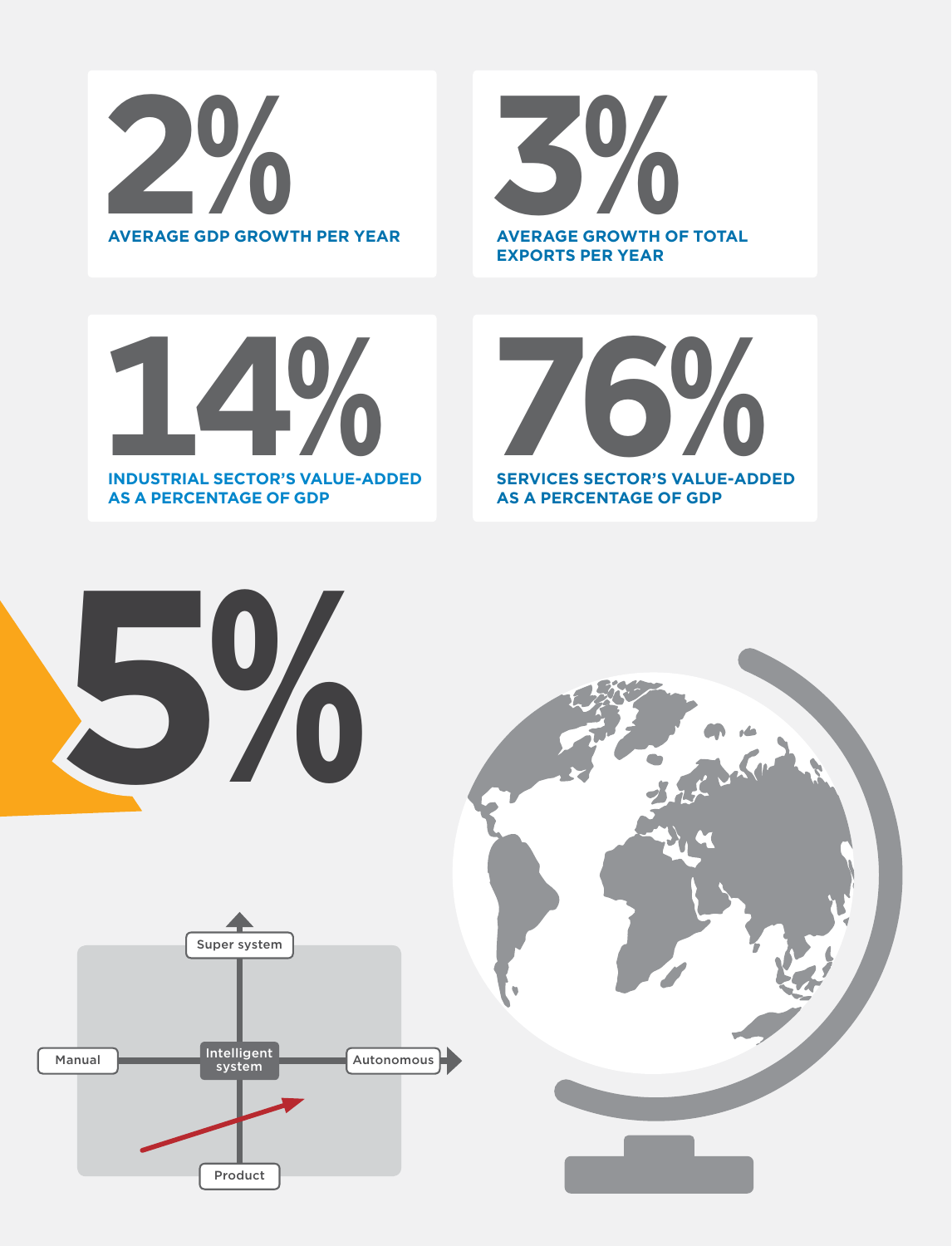### **INDUSTRIAL COMPA-NIES EMBRACE THE PLATFORM ECONOMY**

This scenario plays out on the assumption that companies develop extensive services portfolios over the next decade and build industrial ecosystems. Manufacturers will move further and further toward autonomous systems while simultaneously introducing complex service platforms in different business niches with a global reach. By immersing themselves in the technology shift they stand to make large productivity gains – which are twice as large as in the first scenario.

The productivity gains will pave the way for substantially increased production, particularly in services, which has a spin-off effect and increases goods production to a degree. The growth rate of both services and goods will be twice as high as in the first scenario, which follows the historical rate of development. The increased output of services is further bolstered by greater market demand for data management and support as more companies own and run their platforms.

It is estimated that revenues will increase dramatically as services growth all but replace conventional product sales. The manufacture of goods and products will increase as well but will not be supplied on a product-only basis. Instead, they will be included in the services sold both domestically in Sweden and in the country's export markets. The fictional industrial company Easy Machines AB – which developed from a traditional manufacturing business to become a successful global provider of industry service platforms by 2030 – will be used to illustrate this more advanced scenario.

### **EASY MACHINES AB**

Easy Machines AB is a supplier of manufacturing equipment that has long been an established brand in Sweden and on international markets. The company operated in a fierce environment where an

increasing number of companies offering similar equipment competed on price. To distinguish itself from competitors, Easy Machines decided to develop a new product line. A development team with strong IT and digital services competences was put together to connect the company's machines and lay the foundation for Industry 4.0 operations. The new product line involved the use of sensors and AI which meant that data collection and algorithms could be used to predict deviations in production cycles and to plan preventive maintenance. The upgrade also allowed Easy Machines' customers to adapt and optimise production flows thanks to direct access to machines via the customer platform.

Eventually, as Easy Machines expanded its focus on optimising customers' performance levels, the company allowed the development team to make the platform accessible for other machines by other suppliers. This meant that customers could optimise the entire production cycle, reduce energy consumption and improve the efficiency of all materials orders. Easy Machines took a strategic decision to not only supply advanced equipment but to work in close partnership with customers to improve operations. In addition, the company contacted other suppliers and convinced them to connect their machines. This led to a radical increase in collectable data which meant that production managers could compare their machine performance with other managers worldwide. The platform also incorporated knowledge sharing as well as ranking of machines and service providers, coupled with an open marketplace for buying new machines, spare parts, maintenance and optimisation services.

By 2030, Easy Machines has engaged the vast majority of the world's relevant production managers as active users, and the majority share of all purchases are made through Easy Machines' service platform.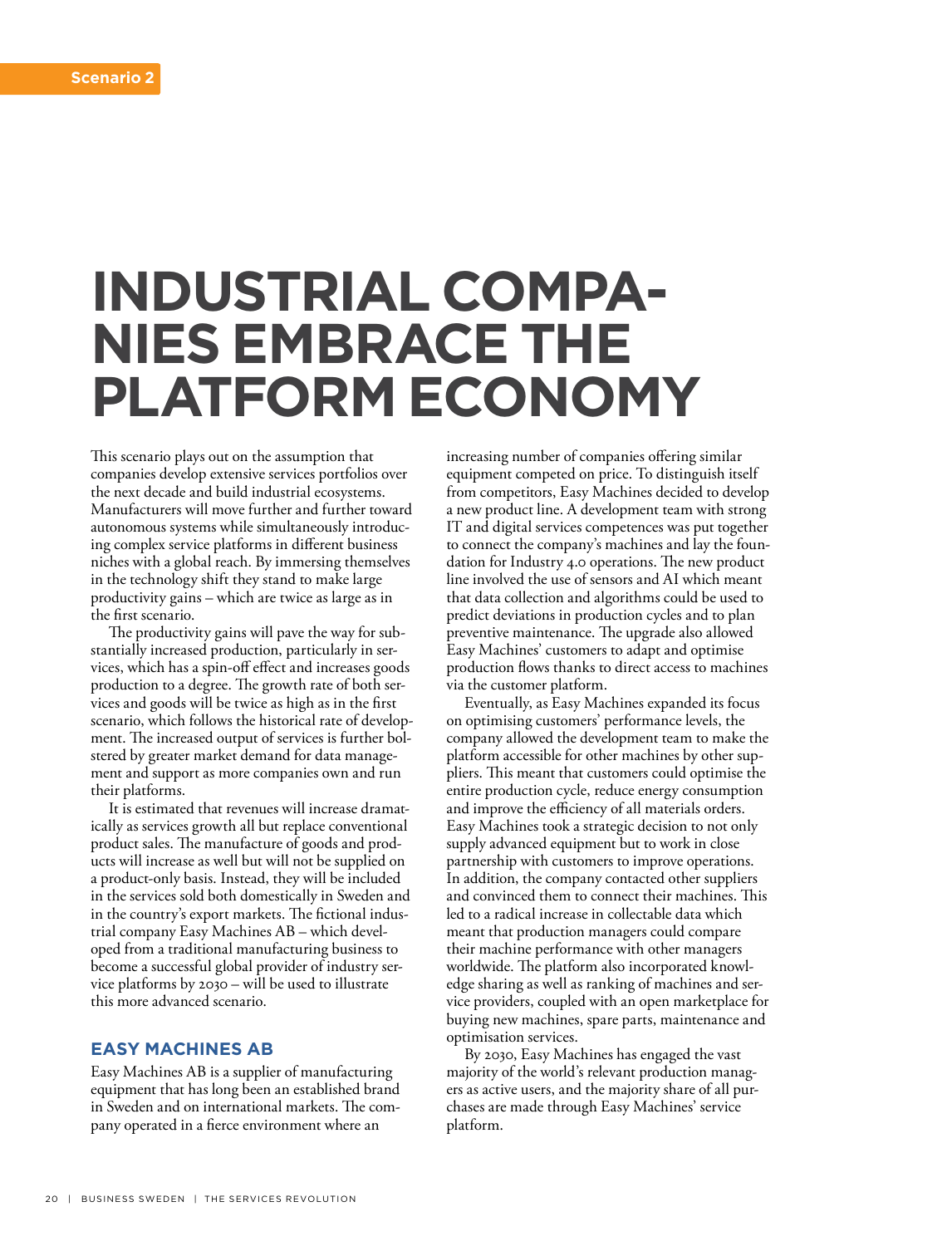### CONSEQUENCES FOR SWEDEN'S ECONOMY

If Swedish companies follow the same route as this fictional equipment supplier, productivity will increase dramatically and benefit Sweden's economy and long-term prosperity. It is estimated that GDP will increase by 4 per cent per year, and that exports will increase by 8 per cent per year over the next decade. Wages and profits in industry will increase considerably with emphasis on the services sector. The rapid growth and progress of services-oriented strategies means that some subsectors become highly profitable and expand, while others become less profitable and fade away. Value-added in industry increases, but its share of GDP decreases to 13 per cent. The services sector as a whole expands dramatically and its value-added as a share of GDP increases to 77 per cent.

Similarly, there is sharp growth in total employment figures – which will increase by almost a million full-time professional positions.

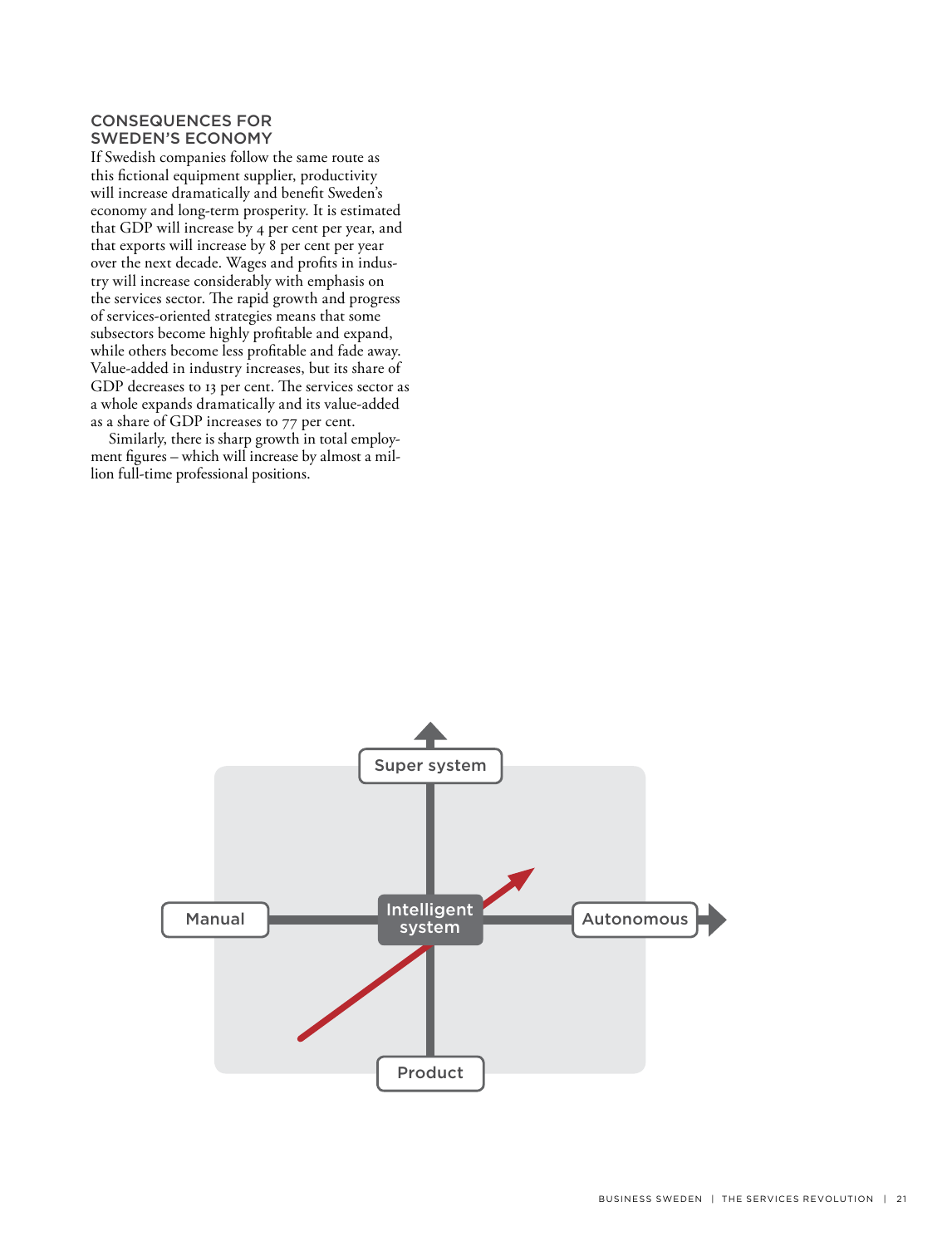**Scenario 2**

### **Industrial companies embrace the platform economy**

The industrial sector moves increasingly toward services-oriented business strategies and develops automation solutions, industrial ecosystems and global service platforms for a wide range of specialised areas.

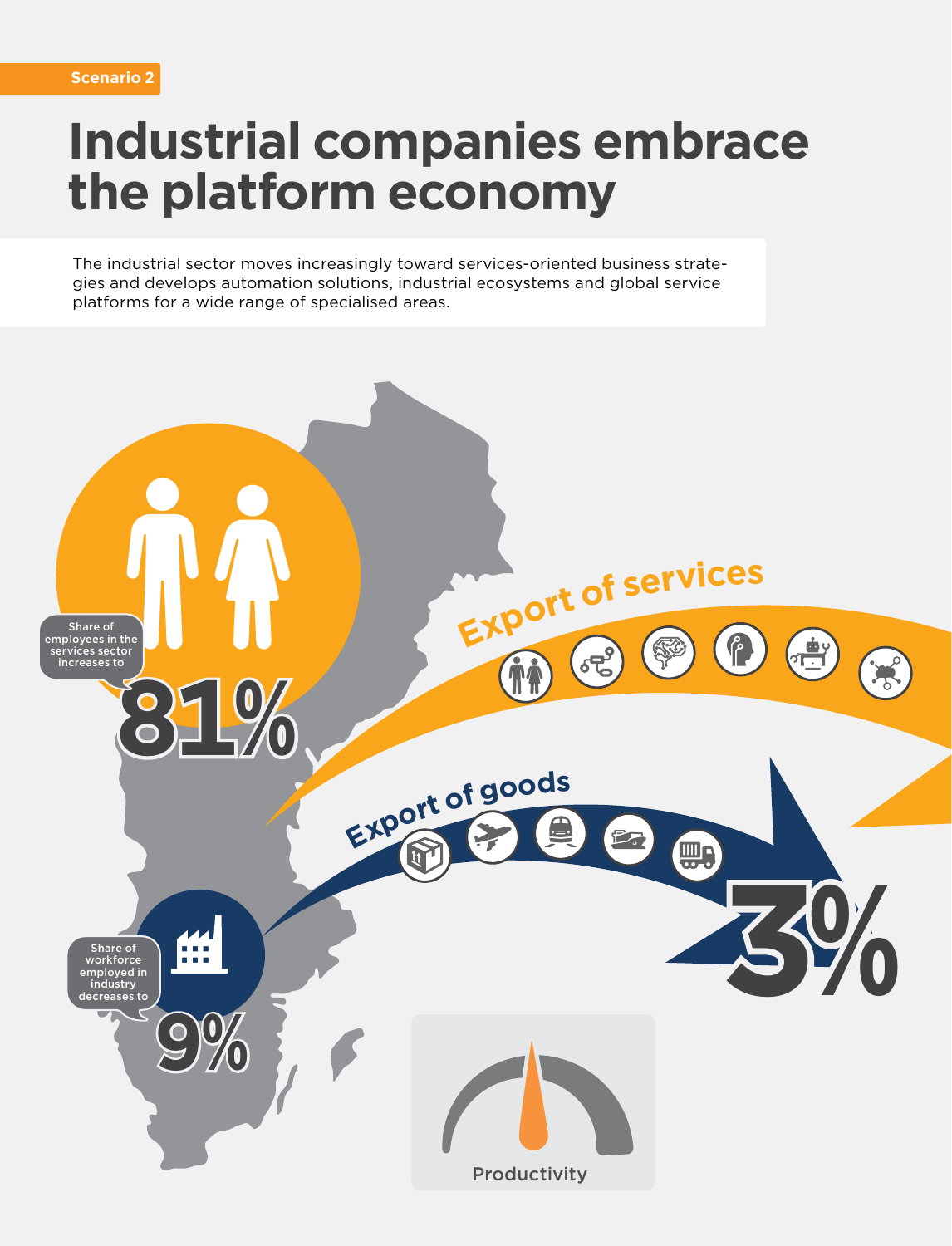



**13% INDUSTRIAL SECTOR'S VALUE-ADDED AS A PERCENTAGE OF GDP**



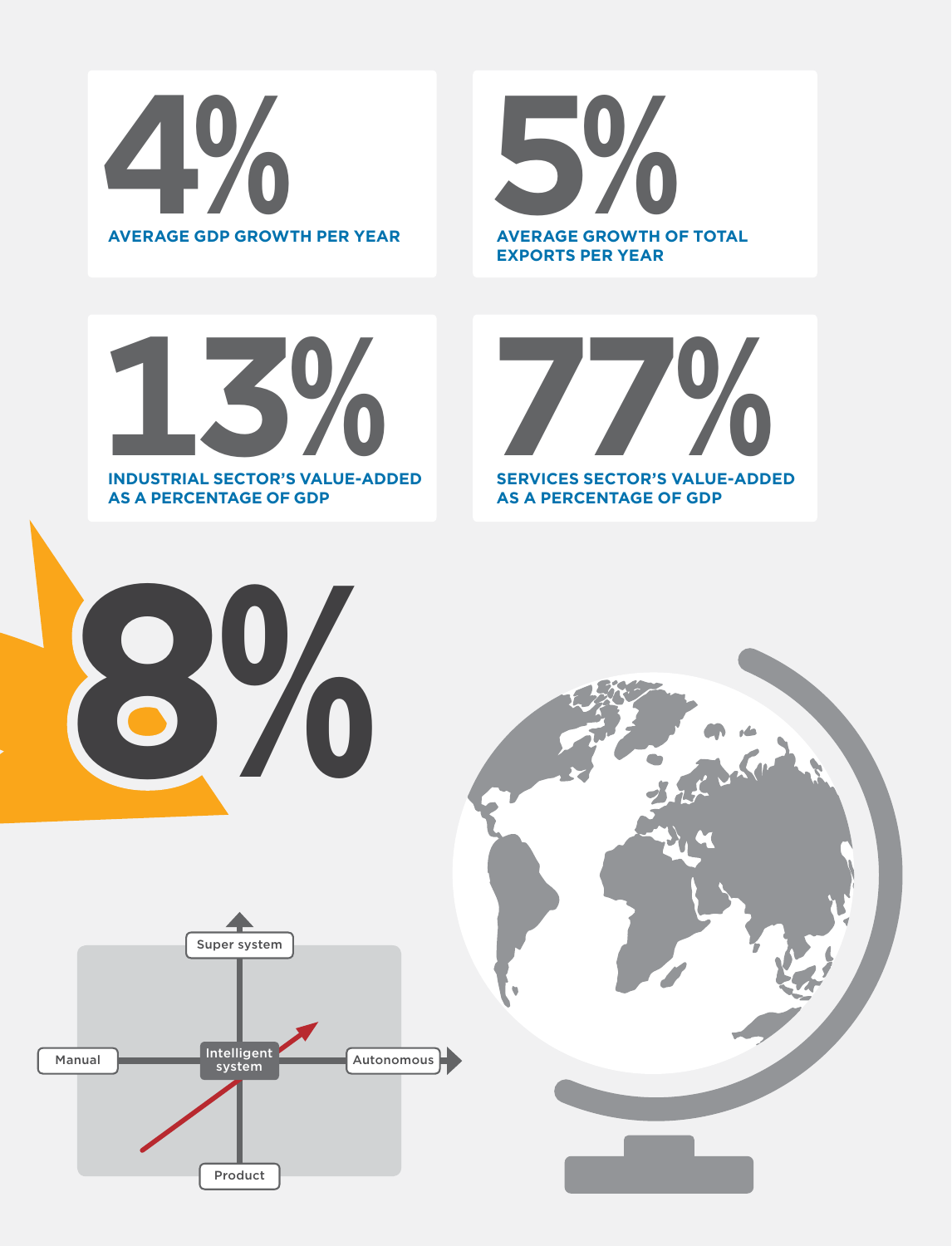### **THE ENTIRE BUSINESS SECTOR SHIFTS TO SERVICES**

In this third scenario a comprehensive shift to services-oriented business models plays out in the private business sector resulting in a productivity leap with a three-fold increase compared to the first scenario. Service providers adopt full automation as well as advanced ecosystems and new, global service platforms.

The steep productivity gains lead to major increases in production output which, in turn, drives increased production of goods. Both services and goods production increase more than three times. A good illustrative example here are healthcare service providers which, by adopting global health service platforms, can develop new services and significantly increase the quality of care. The fictional healthcare provider Health Focus AB will be used in this scenario, and the success story begins with a new healthcare platform and subsequent expansion.

### **HEALTH FOCUS AB**

Health Focus AB is one of Sweden's leading private healthcare providers which owns and runs elderly care homes across the country. As part of its mission to provide the best possible care, the company initiated a digital development project to see if it could bring connectivity to patients and personnel, as a pathway to personalised care solutions with continuous health monitoring and analysis. This new way of working was introduced at all of Health Focus' care homes and data analysis became part of the regular routine.

Empowered by its successful results, Health Focus branched out to find partners around the world who could help generate more data and further advanced proactive care methods. The next step was to develop user friendly software that would enable patients and health professionals to interact and improve care. Following its steady success, Health Focus began to

attract attention in international healthcare circles and was approached by healthcare companies that wanted to buy the company's software solution.

Health Focus decided to go a step further as it launched a service platform where patients and family members could plan their own care programmes regardless of which healthcare provider they were using. With a superior user experience involving proactive care suggestions based on current health status and analysis of large amounts of data, Health Focus welcomed other healthcare providers to its service platform.

The patient software was further developed to include more areas of healthcare, rating of care providers, digital pharmacy services for medicines, care products, assistive devices, insurance products and financial advice. Thanks to its well-functioning and regular contact with patients using the platform, Health Focus could rapidly grow an international footprint and become one of the world's leading care providers in markets where it does not operate any care homes.

With most of the largest healthcare companies as customers, Health Focus decided to develop healthcare robots using AI. This meant that hygiene and care robots were introduced, along with robot-assisted surgery solutions for standard operations and robot therapists. By 2030, Health Focus of Sweden will have become one of the world's cutting edge, star platform companies in healthcare.

### CONSEQUENCES FOR SWEDEN'S ECONOMY

The extensive servicification of the business sector gives a powerful boost to GDP growth which increases by 6 per cent per year on average over the next decade. This is on a par with fast growing economies such as China and India.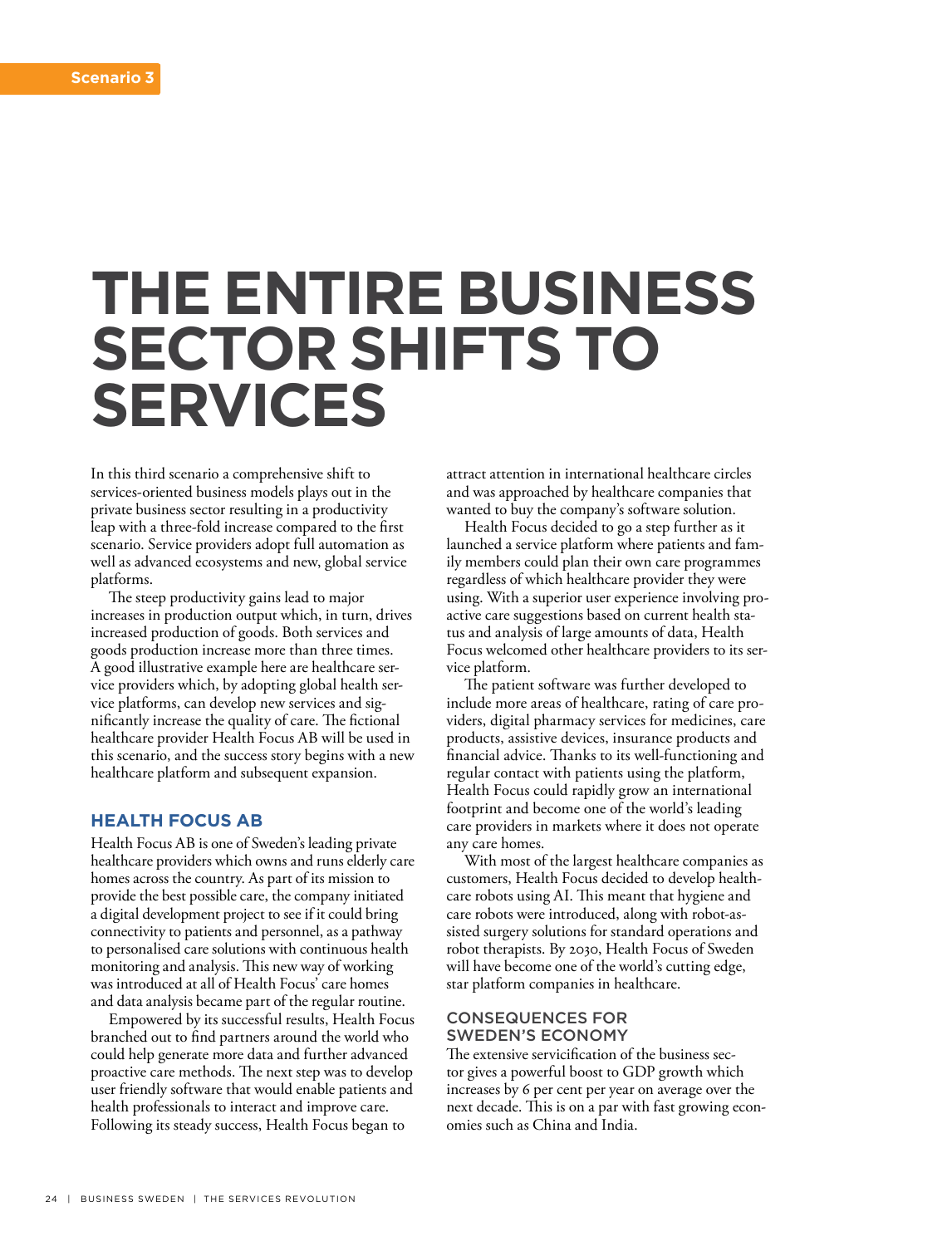The growth of services output has a considerable impact in foreign trade. Exports increase by 8 per cent per year on average and services exports increase by no less than 11 per cent per year. Import penetration rates increase, but are unable to keep pace with exports.

The sharp growth of production results in higher profits and wages among companies. The largest increase in value-added takes place in services-focused subsectors as they also represent the largest increase in production.

Although the value-added increases in industry, when measured as a share of GDP it falls to 10 per cent. The services sector expands considerably and value-added in the services sector increases to 80 per cent of GDP. With rapid growth of services, Sweden's future economy becomes totally dependent on progress in the services sector.

The large increase in services production also has an important impact on total employment which increases markedly. All of this employment growth takes place in the services sector, while employment decreases in industry. The services sector's share of employment increases to 84 per cent while the industrial sector's share of the workforce is reduced to 8 per cent. It should be noted that the number of employees in the services sector that are required to support the industrial sector increases from the current level of 190,000 to 396,000. This is due to the increased demand for services in industry.

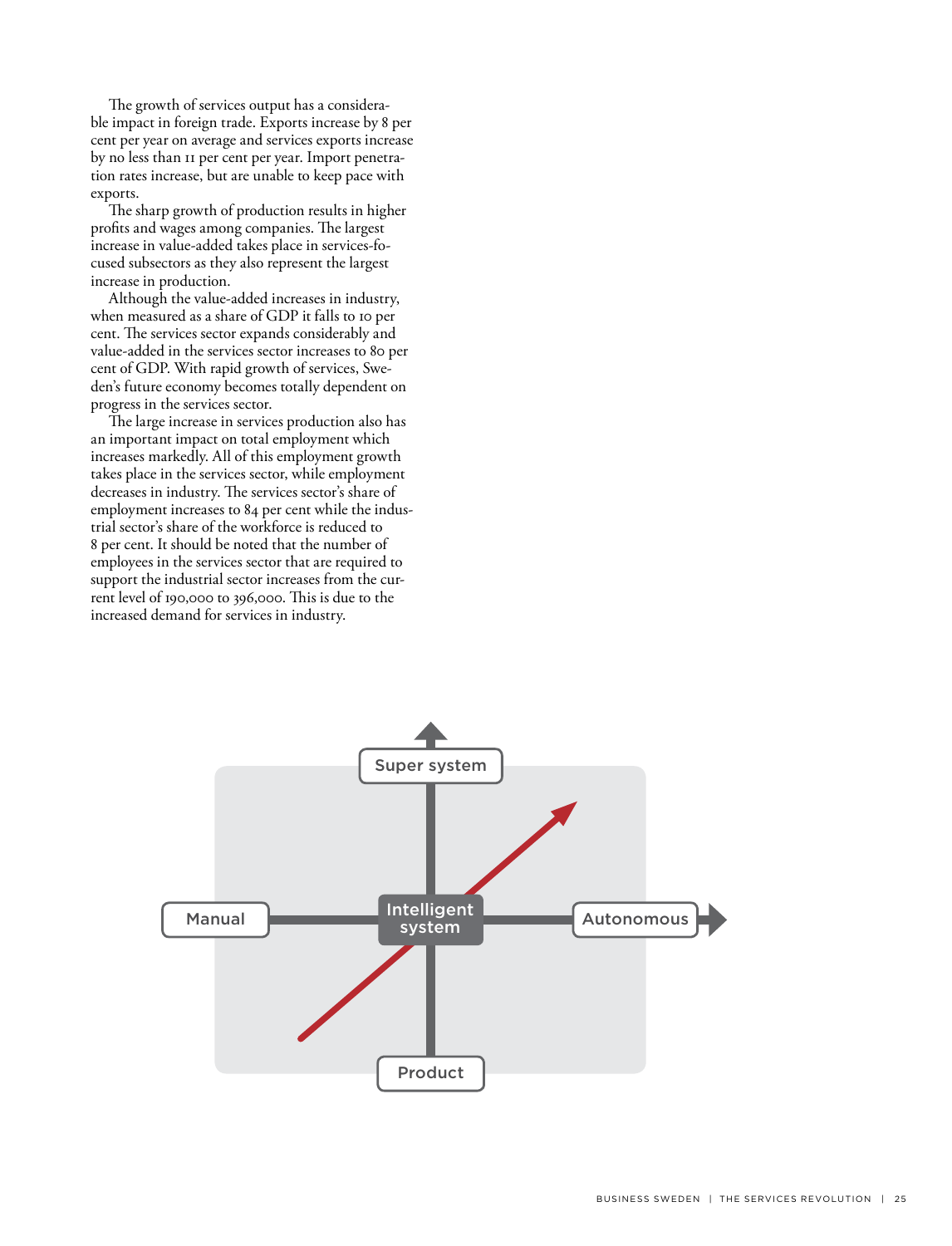**Scenario 3**

### **The entire business sector shifts to services**

The services revolution is in full swing and impacts every domain of the business sector. Services-focused companies increasingly introduce automation while creating holistic solutions, ecosystems and service platforms.

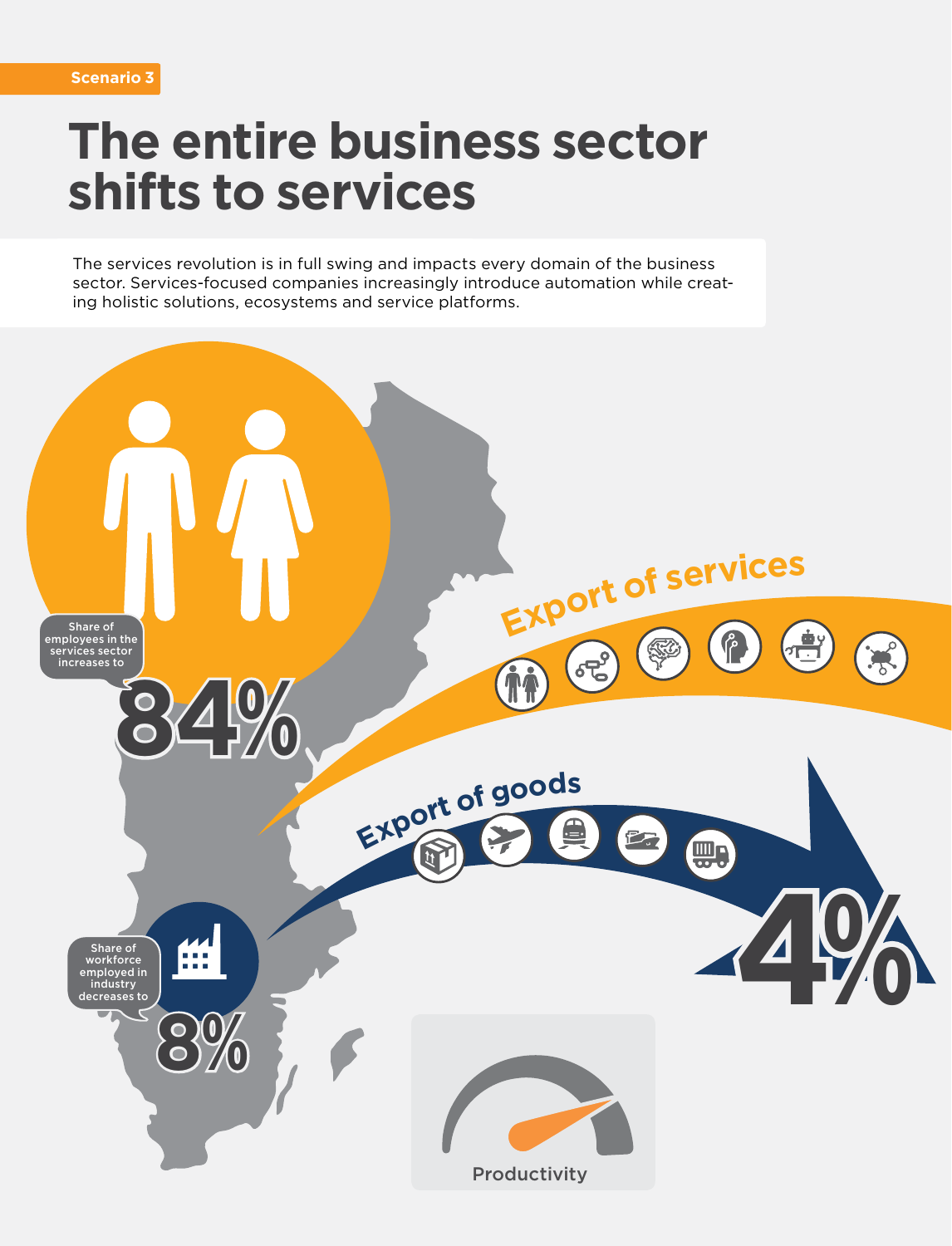

**8% AVERAGE GROWTH OF TOTAL EXPORTS PER YEAR**

**10% INDUSTRIAL SECTOR'S VALUE-ADDED** 

**11%**

**AS A PERCENTAGE OF GDP**

Super system

Product

Manual **Autonomous** Intelligent **Autonomous** 

Intelligent system

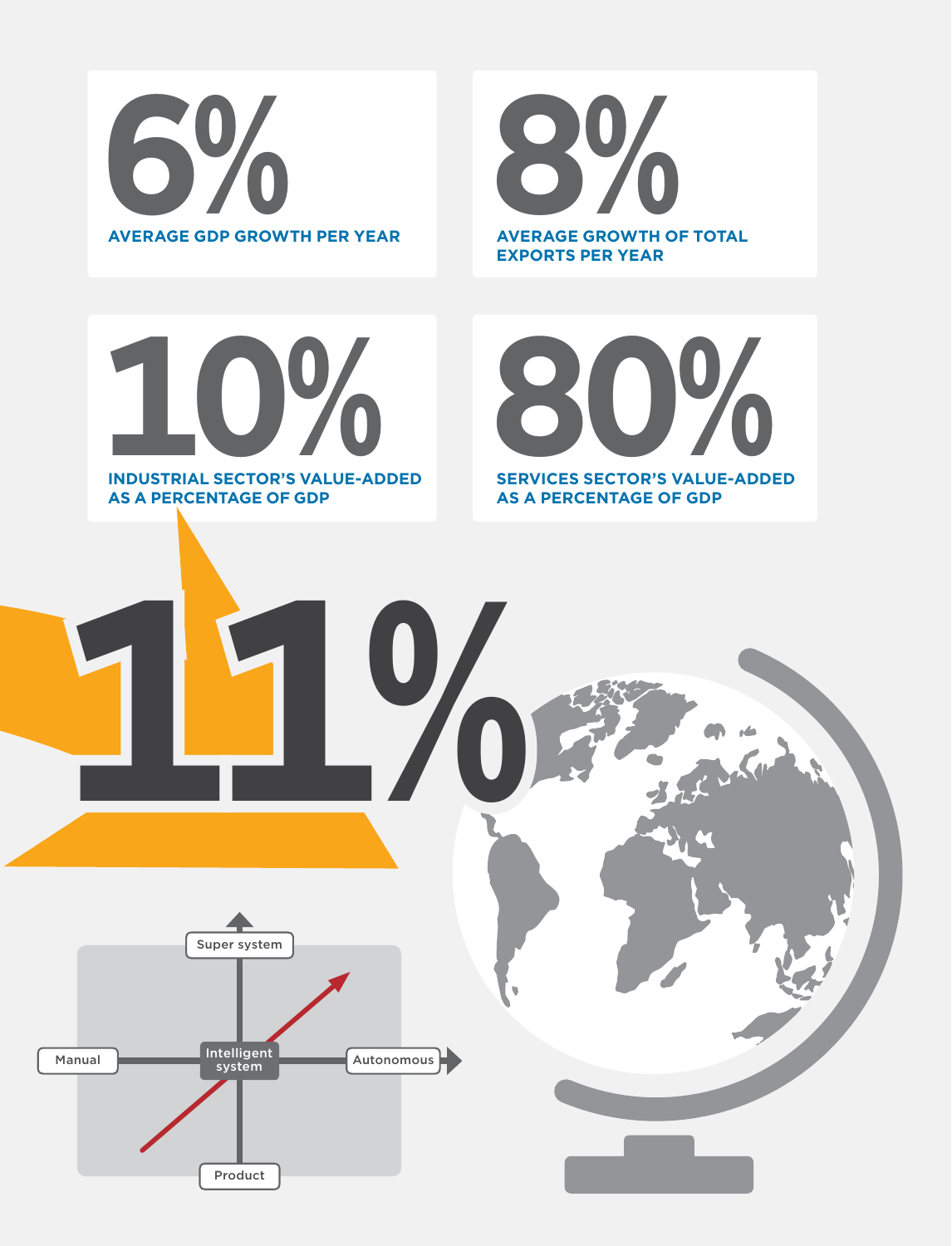# **CONCLUSIONS**

The business sector in Sweden – and worldwide – will undergo dramatic structural changes in in the next decade. As in many other countries, recent years have ushered in more and more services in industry, and it is likely that this trend will only continue to accelerate. The production of services will increase and new services will be created. Sweden's prosperity will depend on what may be called *the services industry*, which permeates all areas of the business sector.

Production of high quality goods will continue to be a linchpin of Sweden's economy – and a prerequisite for much of services production and services export. However, its share of total wages, profits and employment will decrease.

Value-added increases in all of Business Sweden's three scenarios as a result of more efficiency in the production system. Income will rise for households as well as for businesses, but also for the public sector in the form of increased tax revenue. Better efficiency in operations will lead to production increases which, in turn, will generate greater resources for the economy. Business Sweden assumes that the production increase will be distributed evenly between private consumption and exports, which are both seeing growth on the upswing. Increased exports are an instrumental source of growth, especially for a small, open economy like Sweden that is dependent on the outside world.

It is important to underscore that some factors, which have not been highlighted in the report, can appear limiting for exports. For example, healthcare services have been excluded from the European Union's services directive which most likely has and will continue to limit the export of healthcare services. As such, it is likely that the results presented in the report are somewhat overstated.

The beneficial effects in terms of profitability will vary between different sectors of the economy. Companies in some goods-related sectors will experience moderate or decreased profitability and some will be knocked out of the market. At the same time, the most astute service providers can become extremely profitable. The increased servicification will also have a large impact on employment. In all three scenarios, total employment increases despite increased productivity.

This growth is concentrated to the services sector which is notable in all three scenarios. However, employment figures in industry are declining, when measured both as a share of total employment and in absolute numbers. That said, industry represents a considerable share of the increased employment in the services sector, as industry increases the demand for services in production.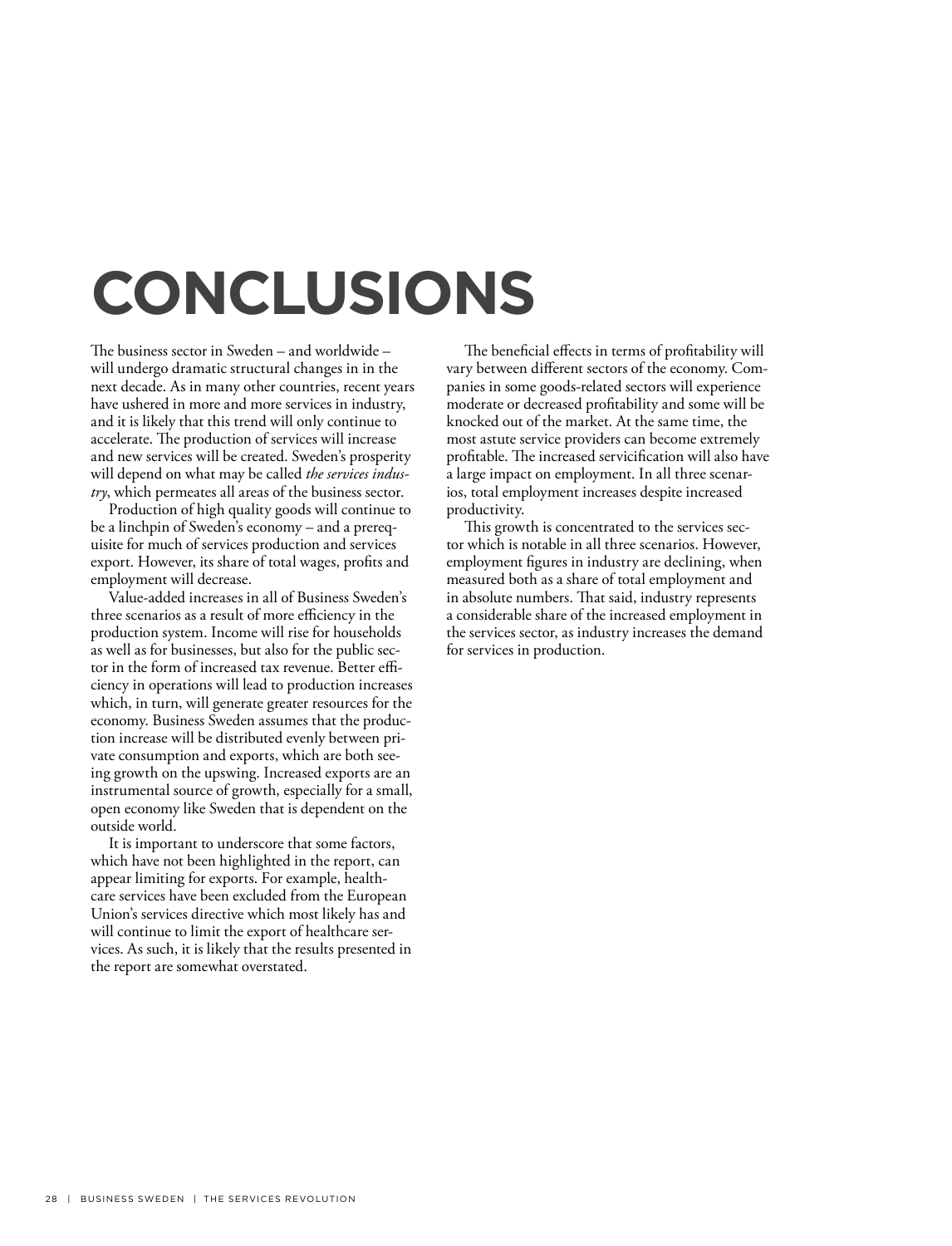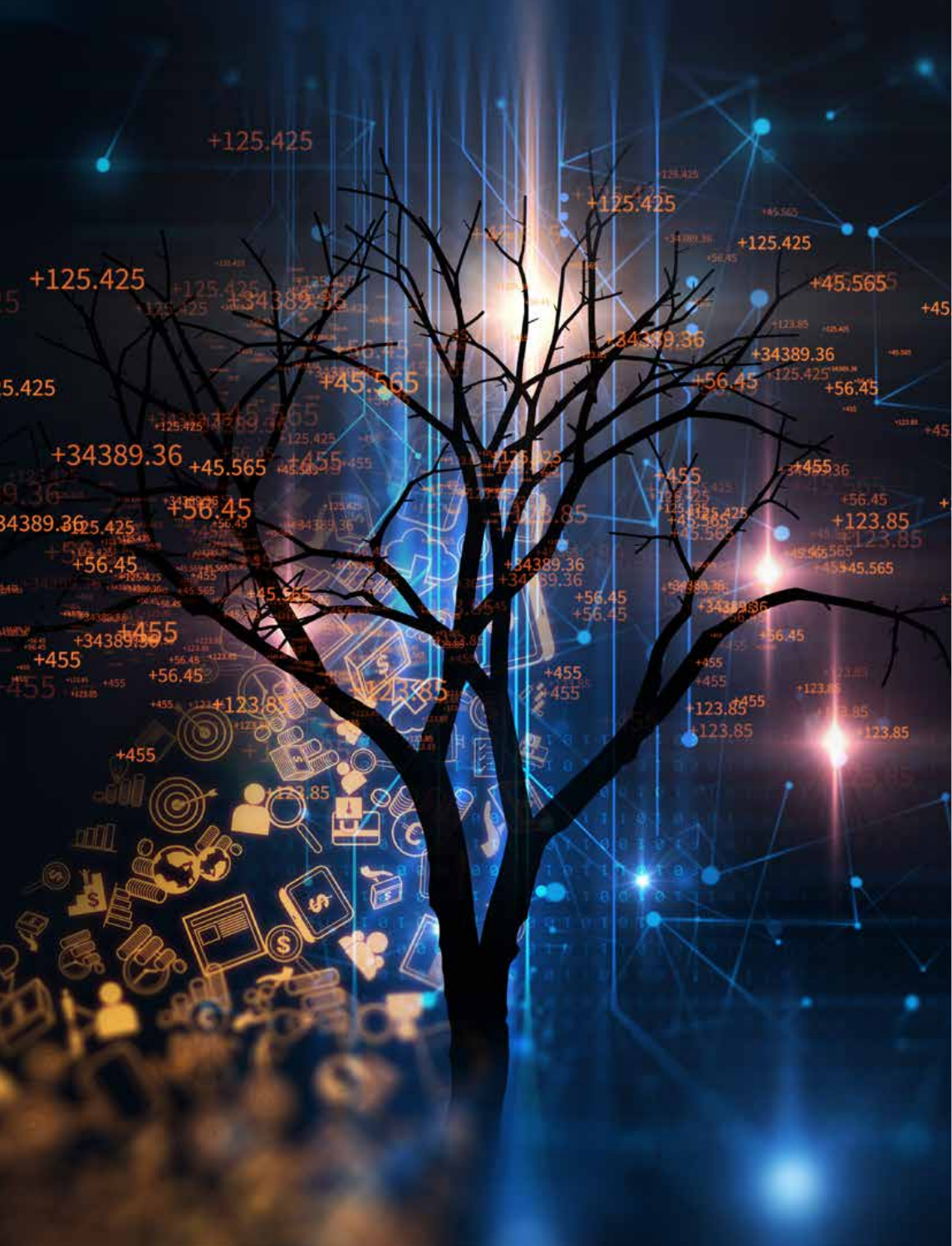# **THE ROAD AHEAD**

While the future is never a foregone conclusion, indications strongly suggest that technology will continue to develop rapidly. Similarly, a large and varied services portfolio is becoming an ever-more important competitive tool in companies' global sales operations. By combining these trends, a number of fast-growing platform companies, particularly in the U.S. and China, have begun to challenge the business models of established companies in both the consumer market and in the production segment.

#### PLATFORM AS AN OPPORTUNITY

Business Sweden has outlined three paths for Sweden and for Swedish companies where potential growth depends on how companies leverage the global technology shift, and how they reorganise their services portfolio. The final scenario reveals nothing less than a services revolution where a number of Swedish companies become leading service providers – expanding their global footprint through industrial ecosystems and scalable platform solutions.

In the value chains of the business sector, there are many profitable markets and opportunities. While not everyone can make the transition and become global platform companies, developing bespoke platform solutions for specific markets can rapidly assist companies on their path to creating a global reach for products and solutions.

In recent years, the dominating market power of major platform companies has been questioned widely and it is reasonable to expect certain political measures, especially in the U.S. The tightening up of national and international regulations on information flows and data handling is another issue of concern for platform companies. It is yet unknown if global giants among platform companies will successfully enter new business areas or sectors. Will they, like other conglomerates, be forced to divest unprofitable operations and go back to focusing on core operations – which could open the door to global platform companies in niche business areas?

### RECOGNISING THE POTENTIAL

Sweden and Swedish companies are uniquely positioned to lead the transition to an advanced, global services economy. Sweden is well placed in international rankings of innovation skills and competitiveness, despite the fact that the perceived quality of Sweden's education system and infrastructure has deteriorated in recent years. That said, the differences between countries at the top of international rankings are marginal and small improvements can lead to a several points higher ranking.

A key strength is Sweden's top performing business sector with its advanced competences and long experience of international business. Sweden has a diversified business sector structure which means that adverse effects from market fluctuations can be counterbalanced and fended off in different industry segments. The manufacturing sector is currently experiencing an upturn and Sweden's research environment is thriving.

Meanwhile, in order to retain its competitive strength, Sweden depends on a strong social structure and the trust and support of its citizens. In addition, the country needs a fine-tuned economic policy that is open to reforms as well as constructive consensus thinking in politics and the labour market. Using logical reasoning to solve problems can reinforce the innovation strength of societies, and business in particular.

As a result, Sweden offers one of the world's most attractive environments for research and development and is home to many successful and innovative start-up companies. This exciting position needs to be reinforced and further developed.

### **WHAT ACTION CAN COMPANIES TAKE – AND SWEDEN?**

Business Sweden has identified a number of success factors for Swedish companies that aim to forge an international presence in the services-oriented markets of the future, coupled with issues that Sweden can address to help pioneering companies facilitate the transition to services-based business.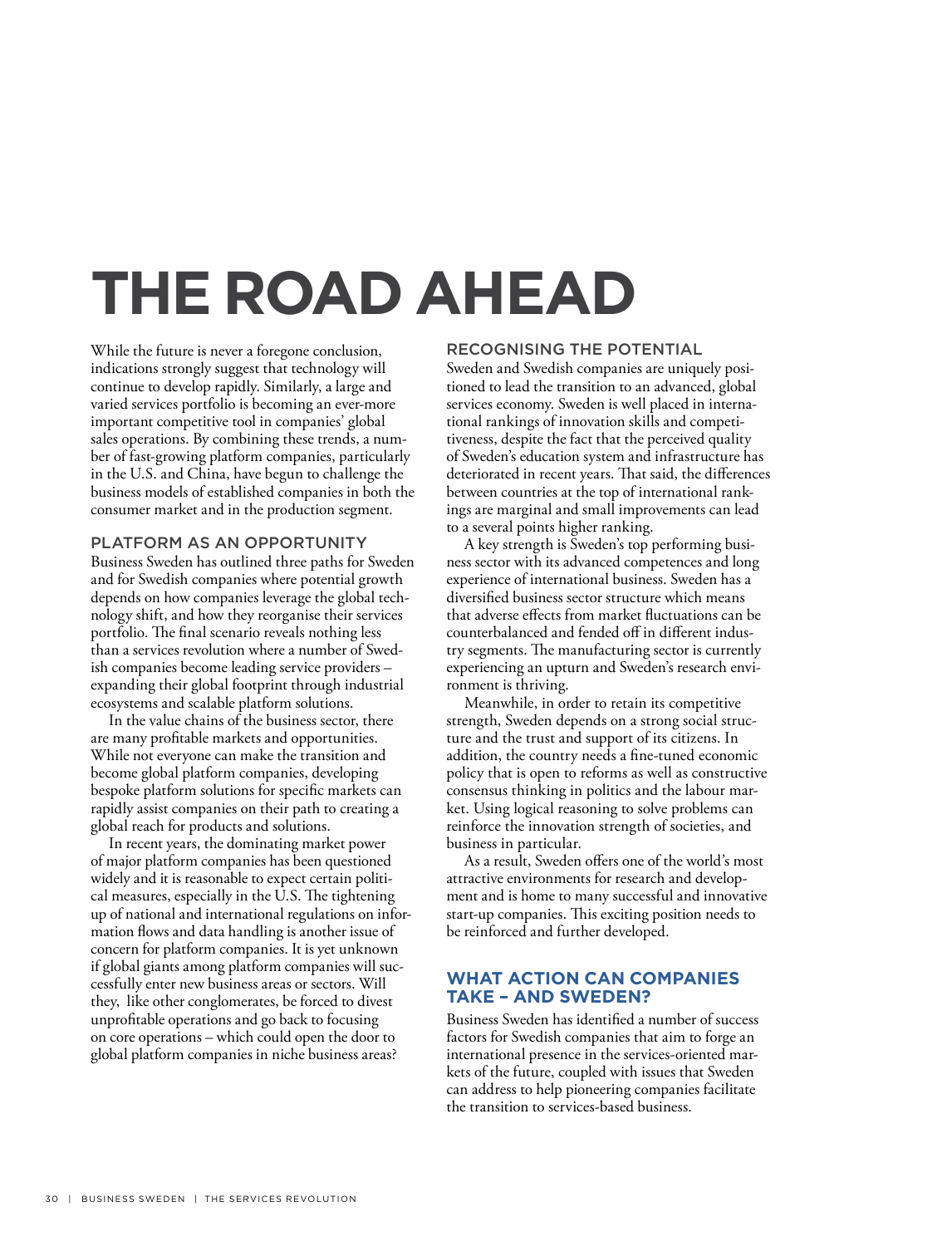### **THE BUSINESS SECTOR**

### ESTABLISH A DIRECT CUSTOMER RELATIONSHIP

Companies that have succeeded internationally have a close relationship with their customers. Genuinely understanding customer needs and requirements is a key path to safeguarding a relevant portfolio of products and services. Interacting directly with customers – instead of relying on intermediaries – often results in stronger brand value and enables higher profit margins.

Customer proximity is a key priority and leading platform companies often go to great lengths to ensure that their services and products are always available and top of mind. Some companies even refer to their customers as 'citizens in tomorrow's consumer societies'. Companies that want to be winners need to take well-defined positions in new value chains and work either in direct contact with customers or add value at keys steps of any given process. Regardless of the new position taken, understanding customers and the needs of stakeholders is paramount.

Technology advances coupled with the growing influence of platform companies in customer value chains are driving increased demand for compatibility and turnkey solutions that allow products, services and operations to co-exist and function seamlessly with products and services of third party suppliers. Which is the best course of action – to follow technological and business-model reinvention or to take initiative and lead the charge? This is an important question for many successful companies today. Moreover, they must decide which partners, sub-contractors and competitors to include in their network in order to bolster new value-chain positions and maximise global revenues.

In addition, to reinforce the path toward international growth, regional and market-specific differences among customers need to be considered, as do local value chains, power imbalances between global and local businesses as well as local rules and regulations. For example, the discrepancies between the U.S. and China in terms of regulatory systems, value chains, the role of platform companies, consumer behaviour, social media and the nature of supply chains are today unmistakable.

The key question for Sweden's frontrunners in services-oriented business is: which action step is needed to make new platform positions indispensable in customers' global value chains?

### DEVELOP A PROFITABLE BUSINESS MODEL

Sweden's economy is built on the strength of industrial companies that have consistently achieved global success. Their business models have overwhelmingly focused on high quality and capital-intensive products sold to global markets with

one-time revenue streams. When products are sold they leave the supplier's balance sheet. Over the past decades, companies have focused on developing aftermarket services involving spare parts, service agreements, training and other support functions.

When companies switch from charging for capital-intensive goods and begin to charge exclusively on a pay-per-use basis, business models need to be fundamentally changed. Costs for development and manufacturing of products are the same. But the products now remain on the companies' balance sheets, and instead give rise to steady revenue streams from customers.

Before this changeover can occur safely, companies must address critical questions about their financial stability and how potential issues will be solved using financial instruments or complementary business entities with vertical or horizontal positions in the value chain.

Furthermore, before companies shift their positions in value chains they need to conduct a thorough analysis of the competitive strengths of these new positions. Who are the competitors? What does the current price situation and price elasticity look like? Are there alternatives to homegrown solutions? What are the purchasing patterns and trends in the new services-oriented market? Which marketing efforts will be needed to ensure success and how do they differ from methods and sales arguments used today?

To improve chances of international success, business models must account for regional or market-specific differences that may impact and change companies' competitive strength. Close attention needs to be paid to local price levels, how local presence of global collaboration partners can be ensured, and who their local counterparts might be.

#### ATTRACT SERVICES PIONEERS

The rapidly accelerating transition to servicesoriented business puts great demand on the ability of companies to rethink their value propositions and adopt new skills, while building on established excellence. Giving customers access to smart, connected and self-adaptive product solutions as part of a service – using sensors and AI – requires advanced skills beyond the level of companies' traditional core competences.

As a matter of priority, companies today need to have a contingency plan for addressing skills shortages as they move into a seamlessly connected, hightech world of business-oriented services. Which competences are needed to map out future business models? What type of skills are needed to develop smart products? Looking forward, who will develop their integrated solutions?

Swedish companies are world leaders in innovation-driven products. The list of global product innovations from Sweden is both long and impressive.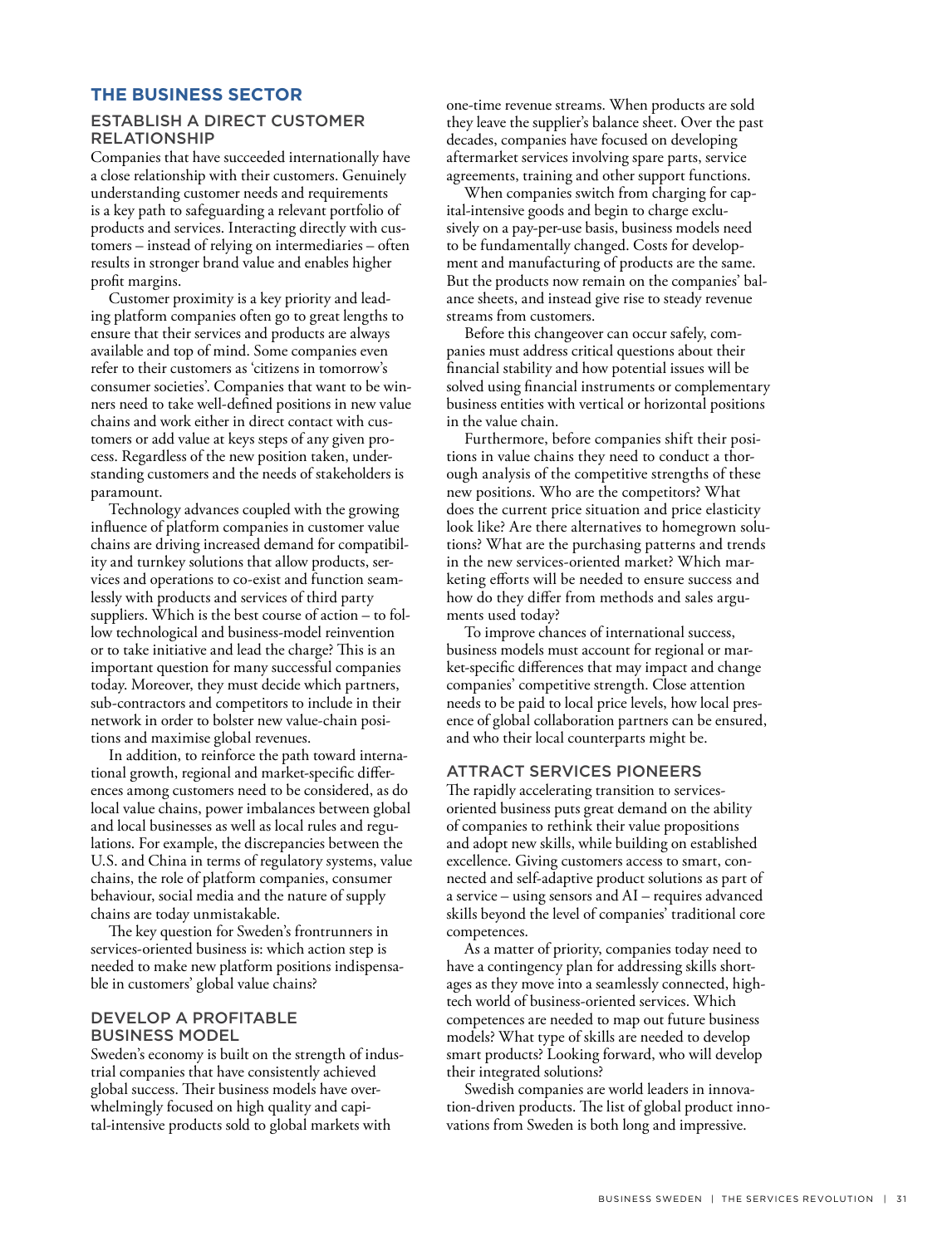However, when it comes to services innovation, the list is considerably shorter. Although renowned companies such as Tetra Pak, Skype, Spotify and Klarna are expanding their global footprint, they all confirm clear challenges in finding key personnel with specialised skills.

Swedish companies need to find star talent who are equally competitive on the international stage, with knowledge and experience of services-driven innovation and deep understanding of digital technologies and AI. Where are they most likely to be found? Where will they operate? What are the salary expectations and demands on employers of these services innovators? Where will they live? At which rate will the knowledge transformation take place?

#### **SWEDEN**

### CONNECT SWEDEN TO THE TALENT POOL

According to Business Sweden's calculations, the increased servicification of business means that total employment figures will rise. This growth of employment will take place entirely in the services sector, which poses challenges in terms of adapting the education system to better match the needs of industry and the services sector.

Bearing in mind the demographic challenges that Sweden is faced with an ageing population and a slowing influx of professionals in the labour force, it is crucial that policy measures are taken to increase the number of qualified professionals ready to enter the labour market. For example, this could mean creating pathways for earlier introduction to the labour market than today. The integration of foreign-born nationals becomes ever-more important. It may be necessary to increase labour migration levels and boosting efforts to attract foreign skilled labour to Sweden will be essential.

### BUILD FOR THE SERVICES SOCIETY

The services revolution will have a profound impact on the housing market as the growing services sector will attract more people to cities and urban areas. More people means greater demand for accommodation. Housing projects will need to develop at increased speed, despite the impact of digitalisation and possibilities of working from home or at distance. This also puts pressure on making better use of existing housing opportunities.

### SET RULES FOR THE SERVICES INDUSTRY'S INTERNATIONAL **EXPANSION**

The shift toward services-oriented thinking in global business and international trade means that companies need to adapt or even radically rethink their current business models. Swedish rules and regulations need to be adapted to a new playing field, while at the same time being balanced to meet the broader goals of Sweden's society. Swedish companies have the potential to multiply their revenues in the EU's single market. The new comprehensive, bilateral free trade agreements between the EU and countries like Canada and Japan should be used extensively to expand Swedish businesses in the global services economy.

There are high levels of internal competence within the central and local government – not least in the municipal sector – in services-oriented activities related to urban planning, healthcare, environment and recycling. Due to current regulations, these competences cannot be fully put to use in international business. But with certain public sector reforms, these skills could be applied to reinforce Sweden's position in export markets, particularly in the fast-developing services sector.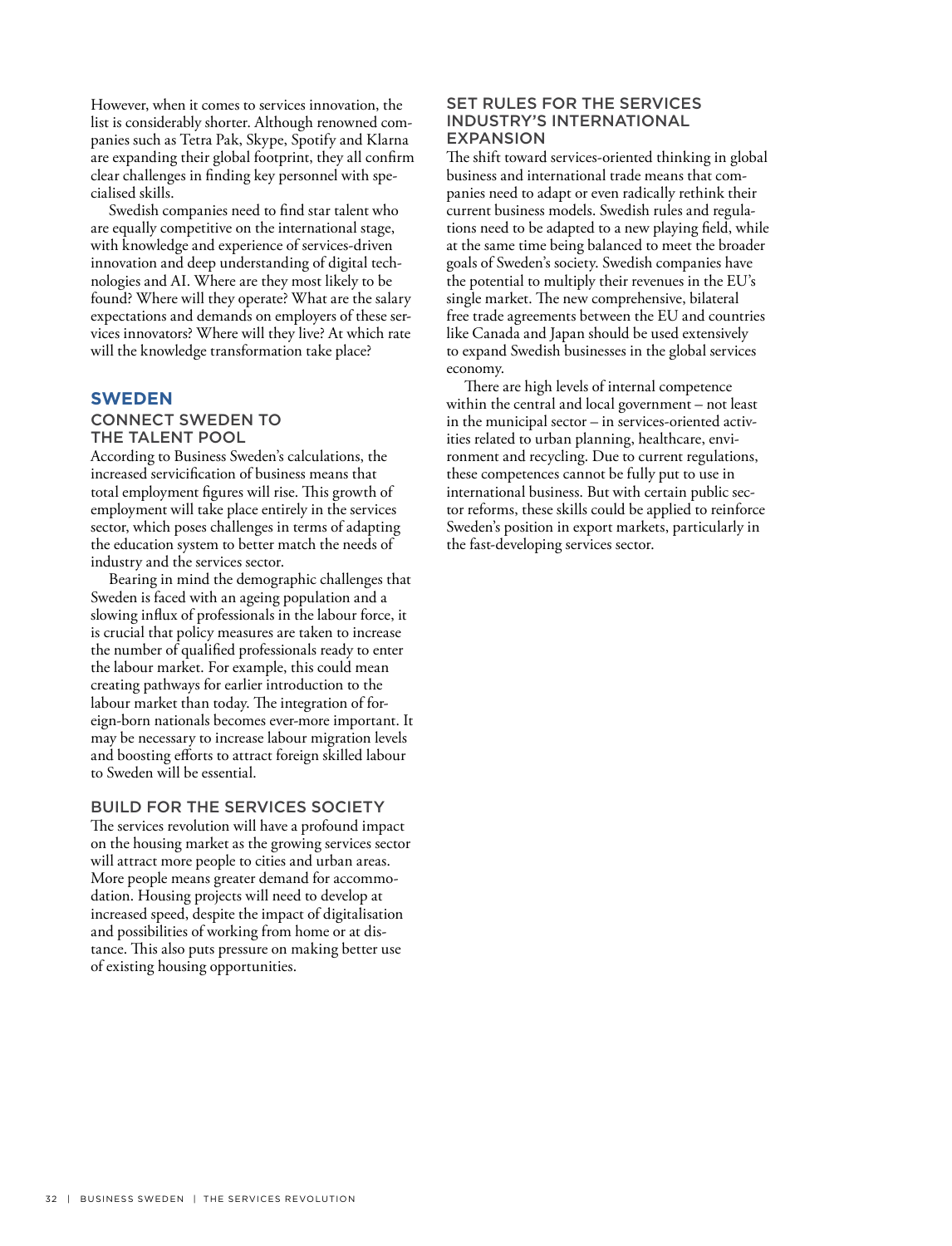#### <sup>1</sup> Statistics Sweden, SCB

<sup>2</sup> Almega, (2018), Sveriges exportsektor växer med ökat tjänsteinnehåll, Almega, (2017), Sveriges exportsektor<br>växer med ökat tjänsteinnehåll, Kommerskollegium, (2010), Servicification of Swedish Manufacturing och<br>Kommers

3 www.applicoinc.com/blog/what-is-a-platform-business-model/

4 Accenture Technology Vision, (2016), People First: The Primacy of People in a Digital Age

6 www.innovationtactics.com/platform-business-model-1/

7 www.applicoinc.com/blog/platform-vs-linear-business-models-101/

<sup>8</sup> www.forbes.com/sites/jeanniecholee/2016/09/08/alibabas-jack-ma-bets-big-on-chinas-first-online-wine-festival/#6804105d5d44

9 www.abb.com/cawp/seitp202/dbd48e80311f4c15c12580e3003bc66b.aspx

#### Kairos Future

Bengt Roström, Senior Adviser Interviews with business development executives at large Swedish companies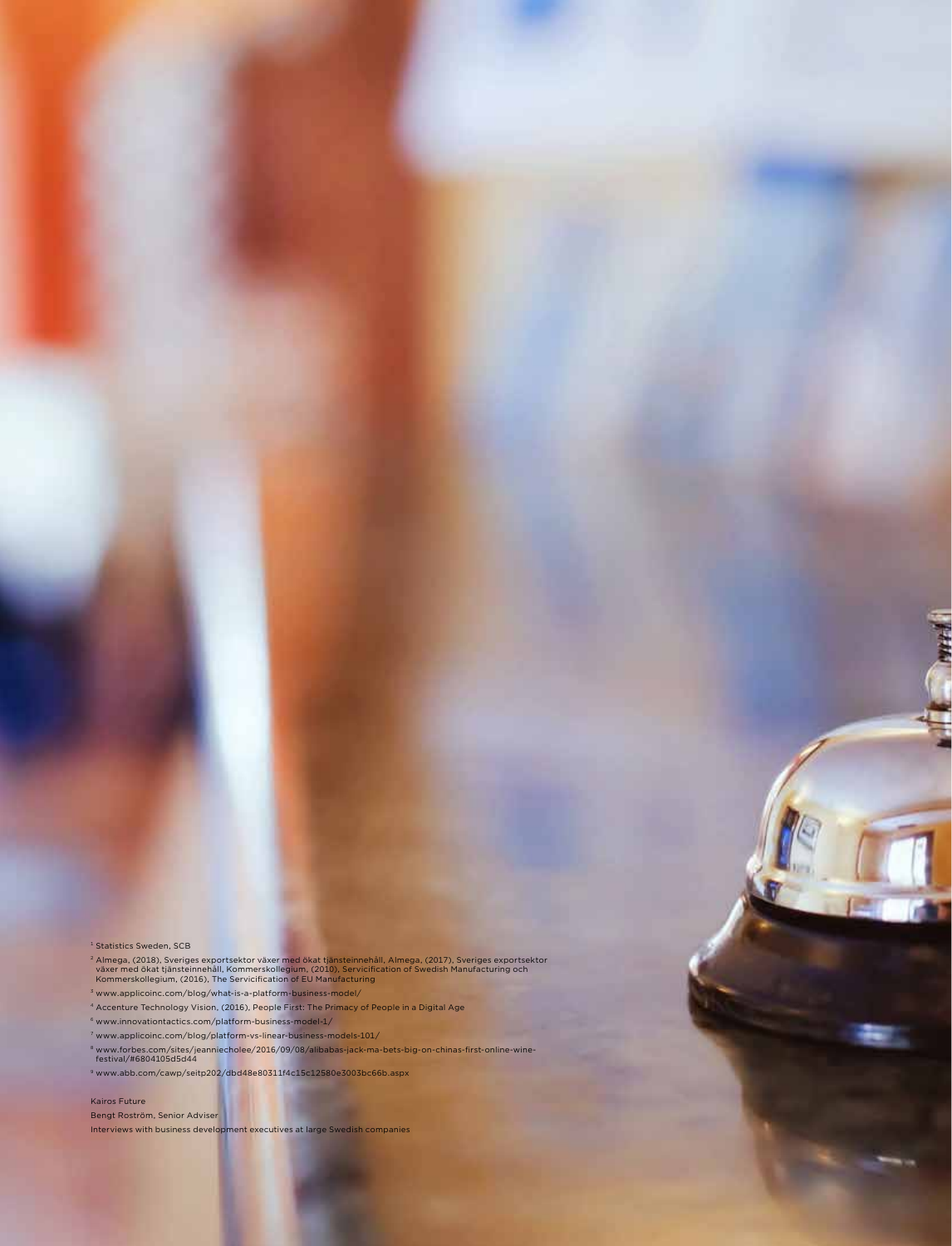